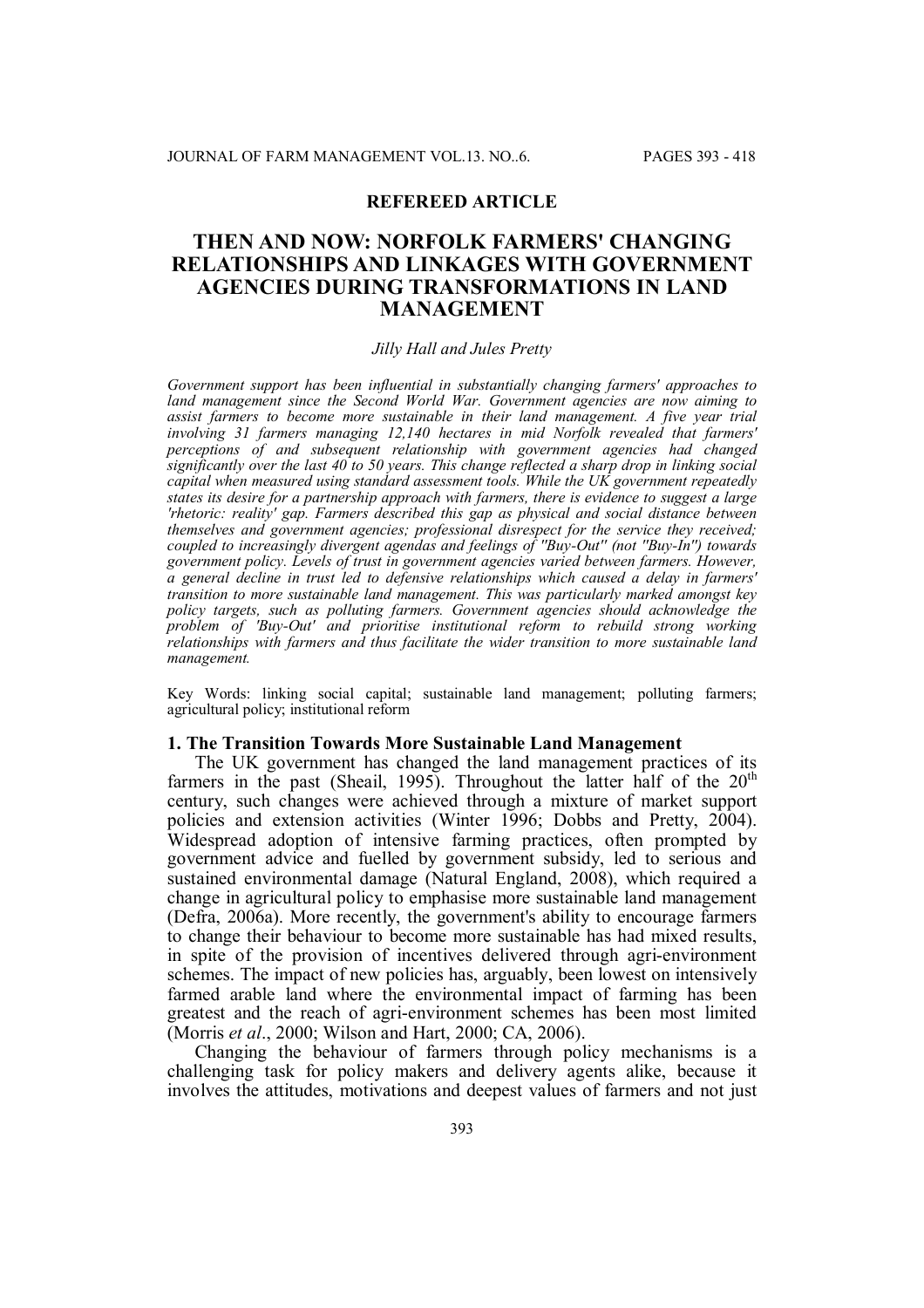economic rationality and policy coercion (e.g. Gasson, 1973; Röling, 1985; Ward and Lowe, 1994; Burton, 2004; Burton and Wilson, 2006). In the past, agricultural extension agents emphasised a close working relationship with farmers to ensure changes in the attitude and behaviour of individuals and the efficient uptake of grant aid (Young, 1963; Dexter, 1976). These relationships with farmers were often characterised by mutual trust and respect developed through face-to-face meetings and farmer groups over lengthy periods of time (described by Carter, 1978). Both the National Agricultural Advisory Service (NAAS) and the Agricultural Development and Advisory Service (ADAS) relied on highly-trained technical staff who had practical experience of farming and were thus able to command respect from farmers (Jones, 1965; Keenan, 1966). Emphasis was placed on the ability of advisory staff to understand the heterogeneity of farmers, the socio-psychological aspects of change and communicate with farmers on their terms (Stevenson, 1969). Dexter (1976) explains how extension agencies also provided practical farm advice to policy makers regarding the technical content of farm-related policies.

Today, farming policy has changed to reflect the need for more sustainable land management. The UK government still emphasises the need for active partnership with the farming community to ensure that these more sustainable behaviours are widely adopted (Defra, 2003 & 2006a). Defra's stated aim is to stimulate *"real behaviour change and innovation rather than mindless compliance (or even mindless non-compliance)"* (Defra 2006b:3). Considerable effort is being exerted by government to facilitate this change, with an emphasis on better delivery, advice, training and skills. Positive relationships are still seen as important to change the underpinning values from which farmers make decisions, thereby ensuring that schemes become more than 'temporary bribes' (Morris and Potter, 1995:52; HM Treasury, 2006).

It is well-established that trusting relationships coupled with inspiration and local support help farmers to change their attitudes and behaviour (Pretty *et al.,* 2001; Cuddeford *et al.,* 2004). Conversely isolation and negative feelings make change more difficult (Ostrom, 1990). The value attached to relationships constitutes a form of capital, which has come to be known as social capital. This includes a person's contacts and networks; the common rules, norms and sanctions that regulate behaviour together with the reciprocity and exchanges that build friendships, respect and ultimately trust (Pretty and Ward, 2001). Wider societal connections include feelings of social inclusion, political engagement and empowerment that help individuals feel a part of society as a whole (Grootaert and Van Bastelaer, 2002). Social capital has gained popularity over the last decade, however, overuse (and even misuse) of the term has attracted criticism, particularly with respect to the definition of the concept (Fine, 2007).

Three types of social capital are commonly identified. These are the ability to work positively with those closest to us who share similar values (referred to as bonding social capital). Working effectively with those who have dissimilar values and goals is called 'bridging social capital'. Finally the ability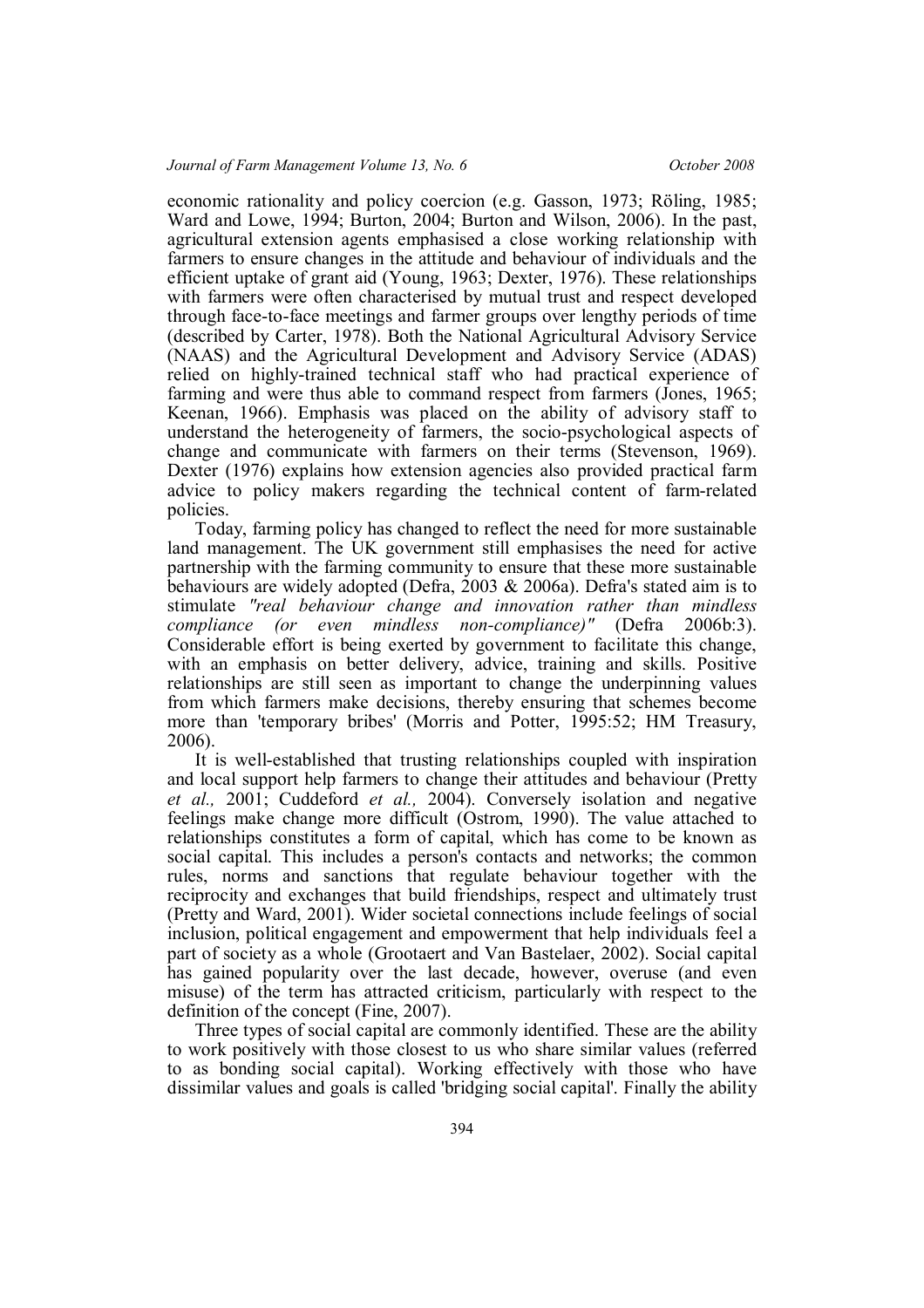to engage positively with those in authority either to influence their policies or garner resources is termed linking social capital (Woolcock, 1998, 2001; Pretty, 2005). Linking social capital encompasses the skills, confidence and relationships that farmers employ to create and sustain rewarding relationships with staff from government agencies.

To gain the most from social capital, individuals and communities require a balanced mixture of bonding, bridging and linking relationships (NESF, 2003). Social capital is a valuable asset that helps farmers to achieve both the government's and their own goals to become more sustainable whilst maintaining business profitability (Dobbs and Pretty, 2001).

#### **2. Methods**

Between 1999 and 2004 the Countryside Agency, in partnership with other organisations, established and implemented a suite of nine Land Management Initiatives (LMIs). The aim was to demonstrate how England's land management and farming systems could respond to the changing demands on agriculture in ways that would maintain a healthy, attractive environment and contribute to thriving rural economies and communities (CA, 2002). The Norfolk Arable Land Management Initiative (NALMI) was one of the nine LMIs. Thirty one farmers (16 arable and 15 mixed) in and around the NALMI area in mid Norfolk were chosen as a representative sample of farmers in this predominantly arable area using established qualitative sampling techniques (see Silverman, 2005; e.g. Lobley *et al.,* 2005). Each farmer completed a NALMI whole farm plan over a period of 2-4 years. Whole farm plans included detailed economic, environmental, resource use and social/ community evaluations of the farm business.

Social capital was investigated using a range of quantitative and qualitative techniques based on ethnographic and grounded theory approaches (developed by Glaser and Strauss, 1967. De Ulzurrun, 2002 and Svendsen, 2006 provide practical guidance). Semi-structured interviews, participant observation and reviews of written sources were all used by researchers who had become embedded in the community over a period of 5 years (see Silverman, 2005). Prolonged engagement was helpful, particularly by providing longitudinal data which helped develop hypotheses of causality. Farmers were assured of complete confidentiality and the reciprocal exchange of gifts and information helped to develop trust with participants (Lyon, 2000). Farmers readily grasped the concept of social capital and provided detailed and insightful comments regarding its importance in rural life and in farming.

The social capital of each farmer was measured using a locally-tailored version of the World Bank Social Capital Assessment Tool (World Bank, 1998; Grootaert and Van Bastelaer, 2002). Five aspects of social capital were assessed at three levels (micro; meso and macro). The five aspects were: i) the farmers' feelings of social cohesion and inclusion; ii) engagement in groups and networks; iii) experience of collective action and/or cooperation; iv) feelings of trust and solidarity; and finally vi) empowerment and political action. The three levels (Table 1) are farmers' relationships with other farmers (micro: bonding social capital), with non-farming neighbours (meso: bridging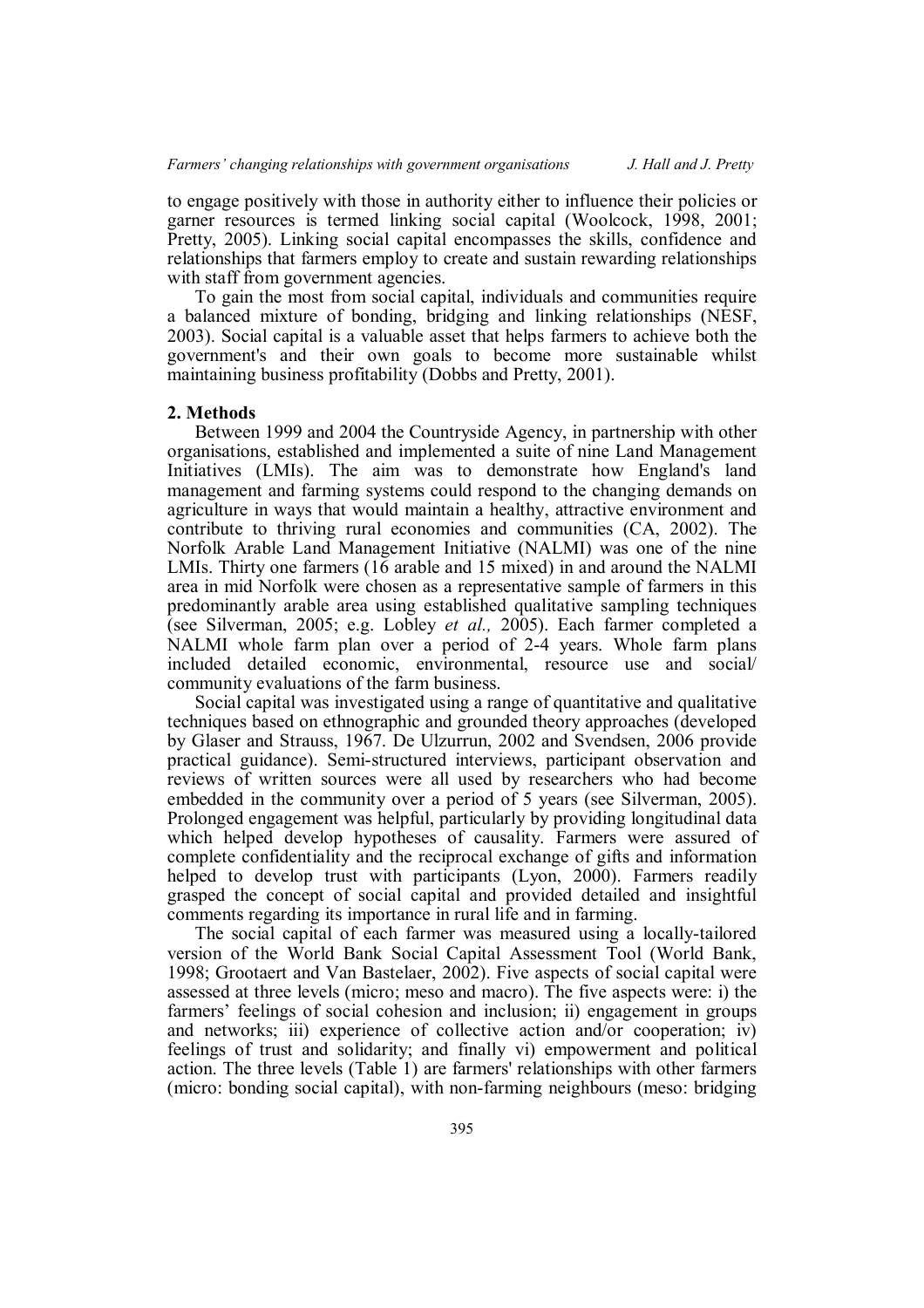# *Table 1. Aspects of social capital measured by the NALMI project*

|                                                          | <b>Micro: Bonding</b>                                                                                          | <b>Meso: Bridging</b>                                                                                                 | <b>Macro: Linking</b>                                                                                                                                                                                                           |
|----------------------------------------------------------|----------------------------------------------------------------------------------------------------------------|-----------------------------------------------------------------------------------------------------------------------|---------------------------------------------------------------------------------------------------------------------------------------------------------------------------------------------------------------------------------|
| 1. Social cohesion and<br>inclusion                      | Number of potential contact<br>points with other farmers;<br>regularity of engagement                          | Number of potential contact<br>points with non-farming<br>neighbours; regularity of<br>engagement                     | Number of potential contact<br>points with government<br>officials; regularity of en-<br>gagement                                                                                                                               |
| 2. Farmers' engagement<br>in groups and networks         | Membership, attendance<br>and leadership of farming<br>groups                                                  | Membership, attendance<br>and leadership of village<br>groups                                                         | Use of farming or other<br>organisations to engage<br>with Government (e.g.<br>NFU)                                                                                                                                             |
| 3. Experience of collective<br>action and/or cooperation | Past and present coopera-<br>tion with other farmers (e.g.<br>machinery sharing or coop-<br>erative marketing) | Past and present coopera-<br>tion with local non-farmers<br>(e.g. joint projects to bene-<br>fit the local community) | Past and present coopera-<br>tive activity with govern-<br>ment agencies (e.g. using<br>farm for trials or training<br>events; engagement with<br>agri-environment schemes)                                                     |
| 4. Feelings of trust and<br>solidarity                   | Feelings of trust between<br>farmers. Areas of conflict                                                        | Feelings of trust towards<br>non-farmers. Areas of con-<br>flict                                                      | Feelings of trust towards<br>government officials. Areas<br>of conflict                                                                                                                                                         |
| 5. Empowerment and<br>political action                   | Feelings of empowerment.<br>Contribution to agricultural<br>policy undertaken with<br>other farmers            | Feelings of empowerment.<br>Contribution to rural policy<br>undertaken with other<br>members of local commu-<br>nity  | Feelings of empowerment.<br>Personal engagement with<br>agricultural and rural policy<br>(e.g. contribution to consul-<br>tation documents; writing to<br>MP; attendance at demon-<br>strations such as Country-<br>side March) |

social capital) and with government agencies (macro: linking social capital). Relationships with buyers were also investigated as an important aspect of linking social capital (see Hall, 2008). Social capital at all three levels was explored during interviews, farm visits, seminars and casual conversations. Farmers also provided a self assessment of their social capital using a shortened questionnaire. In all cases, social capital was explored from the perspective of the farmer, providing future opportunities for researchers to examine social capital from the perspective of non-farmers and government agency staff.

The 31 farmers are reported here with fictitious names (e.g. Farmer A is the arable estate owner Alan; Farmer B, Bob, has a small arable farm with some horses kept at livery; Greg and Ginny, farmers G, have a mixed arable and beef enterprise).

# **3. Changes to Linking Social Capital**

Qualitative data suggest that NALMI farmers' relationships with government agency staff have changed substantially over the past 40-50 years. Nostalgia can be a hazard when investigating personal history (Newby, 1987; Campbell *et al*., 1999) and farmers were repeatedly challenged to provide evidence that the relationships were different in the past. The evidence included: i) recall of names without forewarning or recourse to notes or diaries; ii) memory of the specialisms of staff; iii) recall of events whereby staff had influenced land management; and iv) comments on the relative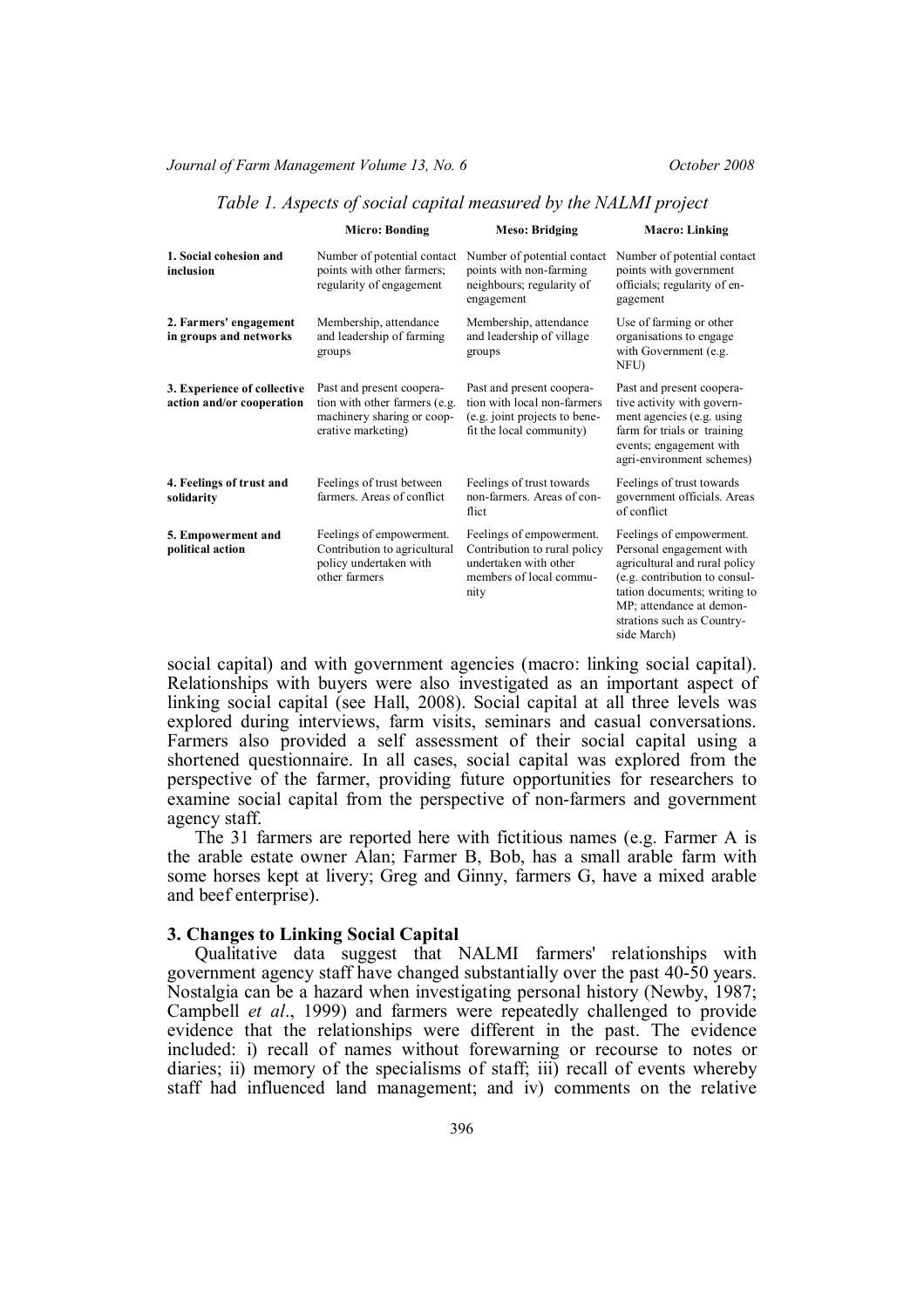calibre of different staff. Corroboration amongst family members provided further evidence of accurate recall. As we show, the data suggest that relationships were indeed closer in the past.

The consequence of these close relationships was that during the 1960s, 1970s and to a lesser extent the 1980s, farmers developed strongly held norms and cultural expectations of the government agencies they dealt with. NALMI farmers expected to deal with technically skilled, experienced and professional staff (referred to as Ministry officers), who could be easily contacted, knew their farm, and were enthusiastic to encourage change on farms (expectations described by Young, 1963 and recorded more recently throughout England and Wales by HSE, 2005). Face-to-face contact was expected; it underpinned the relationship, providing genuine two-way communication enabling the development of trusting personal relationships. Ministry officers were expected to understand and make allowances for the social aspects of change and to use their ingenuity, creativity, tact and enthusiasm to help individuals change in different ways (experiences compellingly described by Stevenson, 1969). They were expected to know the limitations of the written word when dealing with farmers and to understand that written communication would need to be adapted to reflect each different local situation. Finally, the NALMI farmers believed that Ministry officers should be always reliable and professional, providing leadership and cohesion within the farming community.

#### **3.1 The Historic Relationship with 'The Ministry'**

NALMI farmers, particularly over the age of  $45<sup>1</sup>$ , described with warmth and animation personal narratives of their close working relationships with staff from the NAAS and ADAS. Their response to open questions about the nature of their relationship with these agencies was an extensive display of vividly recalled memories. Information regarding their emotional responses to the relationship was particularly forthcoming. In total, 151 substantive comments regarding the relationship between NALMI farmers and Ministry officers were analysed. 97% were positive responses with only four negative responses (2.6%). Table 2 shows that both the nature of the organisation and the personal attributes of the Ministry officers were important to the creation and maintenance of social capital and the impact on land management.

Evidence that the relationships had been important to many NALMI farmers was provided by their impressive recall of names, particularly of ADAS officers serving in the 1970s and 1980s. Ten farmers could recall one named officer and a further seven could recall up to five different officers, together with their subject expertise. Typical responses illustrated the knowledge and experience of advisers, their close engagement with the farming community and the trust and regard in which they were held. For example rable farmer Quentin described his long and positive relationship with a local ADAS officer, Jack Webdale: *"He was so jolly - and knew the job.*

<sup>1.</sup> NALMI farmers varied in age with one farmer in his late twenties, 3 in their thirties, 7 in their forties, 15 in their fifties, 4 in their sixties and one farmer was in his seventies. The average age of NALMI farmers was lower (53) than the UK average of 57 (ADAS 2007).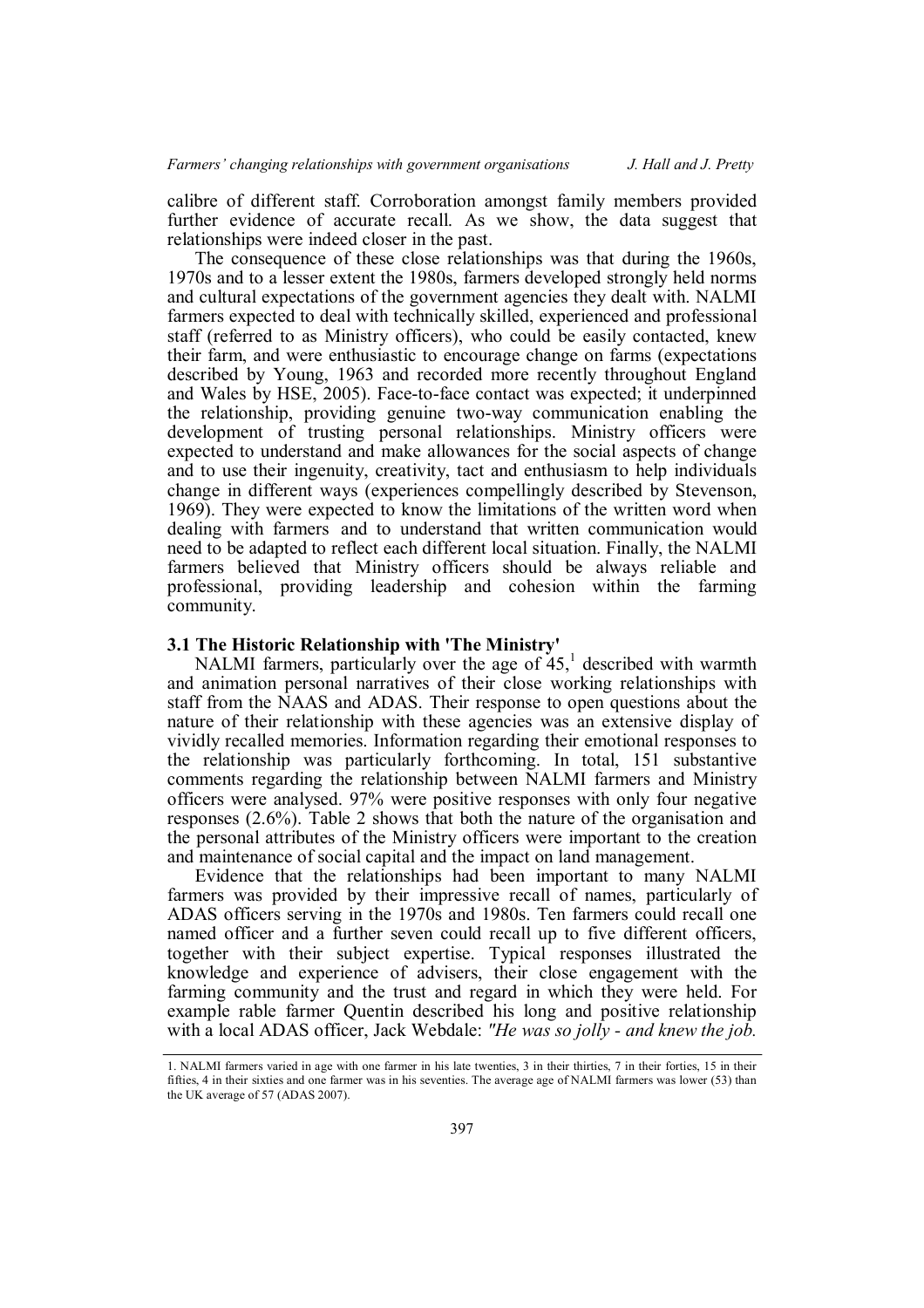| Table 2. Farmers' assessment of their past relationship with government |
|-------------------------------------------------------------------------|
| agencies (author's survey, 2000-2005)                                   |

|                                                     | <b>Key Factors</b>                                                |                                                                       | <b>Number</b> | $\frac{0}{0}$ |
|-----------------------------------------------------|-------------------------------------------------------------------|-----------------------------------------------------------------------|---------------|---------------|
| <b>POSITIVE RE-</b><br><b>SPONSES</b><br>$(97.4\%)$ | The Nature of<br>the Organisa-<br>tions (NAAS<br>and ADAS)        | Knowledgeable, experienced staff                                      | 28            | 18.5          |
|                                                     |                                                                   | Staff retained in the organisation<br>so long term relationships      | 23            | 15.3          |
|                                                     |                                                                   | Easily accessible staff                                               | 21            | 13.9          |
|                                                     |                                                                   | Shared goals between farmers and<br>government                        | 10            | 6.6           |
|                                                     |                                                                   | Local offices                                                         | 9             | 6             |
|                                                     |                                                                   | Simple relationship                                                   | 7             | 4.6           |
|                                                     | <b>The Personal</b><br><b>Attributes of the</b><br><b>Officer</b> | Organisations brought together<br>farming community                   | 5             | 3.3           |
|                                                     |                                                                   | Other (proactive approach; free<br>service; delegated responsibility) | 11            | 7.3           |
|                                                     |                                                                   | Warmth of character (relaxed,<br>friendly approach)                   | 17            | 11.3          |
|                                                     |                                                                   | Personal integrity (honest, trust-<br>worthy, hard working)           | 8             | 5.3           |
|                                                     |                                                                   | Staff demonstrated trust in farm-<br>ing community                    | 5             | 3.3           |
|                                                     |                                                                   | Other (enthusiastic; genuine desire<br>to help)                       | 3             | 2.0           |
| <b>NEGATIVE</b><br><b>RESPONSES</b><br>$(2.6\%)$    | The nature of<br>the system                                       | Grants focused on larger farms;<br>old boys network                   | 4             | 2.6           |

**Total 151 100**

*He fitted in so well - he was a part of the community. We all trusted him completely. In those days - they* [ADAS advisers] *knew the farm better than you did. They knew the farm inside out. He knew individual fields. He dealt with anything - pigs, cattle, arable - the lot. His technical knowledge was good as well. He seemed to know everything and everyone. He always followed things up as well. He also had a very good way of giving advice - it was a gentle way of giving information - but he would always want to tell a good story as well! You wouldn't get away without listening to his stories first! He really did know so much. At the end* [of the discussion]*, he* [Jack Webdale] *would just say a couple of things - and he would always be right*." When asked how long Jack was in the job for, Quentin laughed and said *"he was always around. He was always there. He was around for an eternity!"* Rothstein (2000), in her description of community's collective memories of trust, explains how this regular face-to-face contact, maintained over many years,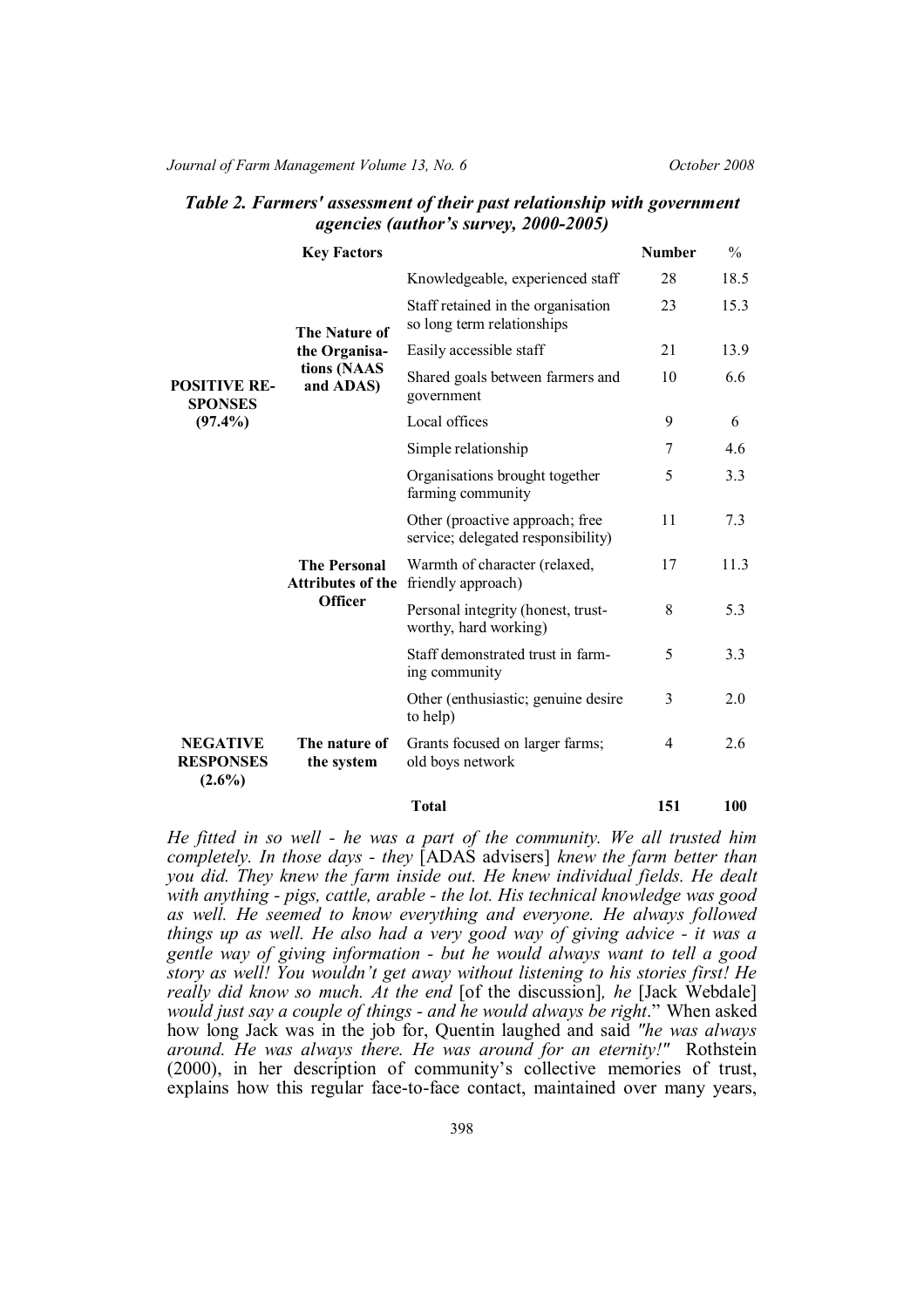assists the development of interpersonal trust and relationships characterised by mutual integrity and shared humour. Agricultural knowledge was also a key factor in building trust.

Quentin's experiences were similar to those of arable farmer Len, who also recalled the same officer, noting his accessibility and the way in which he helped farmers to complete the Ministry's forms: *"Jack Webdale - well you could ring him at home in the morning - you could ring him at any time. He was a brilliant chap. He was based at King's Lynn. He came out to see me - he was fantastic. He sat down in that chair that you are sitting on now, in this office, for one and a half hours and at the end of it there was a six year plan for the farm"* Jack was not the only officer to gain critical acclaim from farmers. Speaking of Norman Chitterton and his colleagues in ADAS, pig farmer Ian exclaimed *"They were bloody brilliant they were - they were super chaps!"* feelings echoed by Francis, a dairy farmer, of Philip Weston of NAAS who *"… was like a folk hero amongst the farmers."* Accessibility, particularly the ability to contact known staff directly by telephone, was clearly important to many NALMI farmers, together with the ability and delegated responsibility to take far-reaching decisions to benefit the farm.

NALMI farmers were asked what the consequences of this strong relationship were to them, to the farm and to the farming community. The first consequence was that visits and occasional unannounced drop-ins were eagerly anticipated. Francis recalled that ADAS staff *"….were household names. You used to look forward to them coming out to the farm."* Secondly, farmers felt that no time was wasted prior to any visit on checking records and ensuring compliance was correct: there was no fearful anticipation of the visit and no stress. And thirdly, farmers felt that they could be open and honest about both progress and mistakes or problems. This openness was in the full expectation of empathy and a mixture of encouragement and support to overcome problems. Farmers remarked that ADAS officers were interested to learn of progress in the various improvement projects; small steps towards shared goals were discussed and progress praised. Farmer events, organised by ADAS, contributed to both bonding and linking social capital in the farming community, facilitating the reciprocal exchange of technical and practical information about land management.

As a result, farmers felt that Ministry officers were very influential in stimulating and supporting changes in their values and norms of land management. A majority of farmers believed that during the 1970s and 1980s, Ministry officers effectively assisted a transition in land management on their farms, sometimes against their farming instincts, towards goals of higher productivity and intensification. In part, this was due to the ability of staff to provide answers to practical problems based on experience, knowledge of other farms and the support of the organisation to delegate responsibility for this task. For ten NALMI farmers, the relationship led to multiple, often annual, schemes to change the farm, with each scheme building on the advances of the previous one.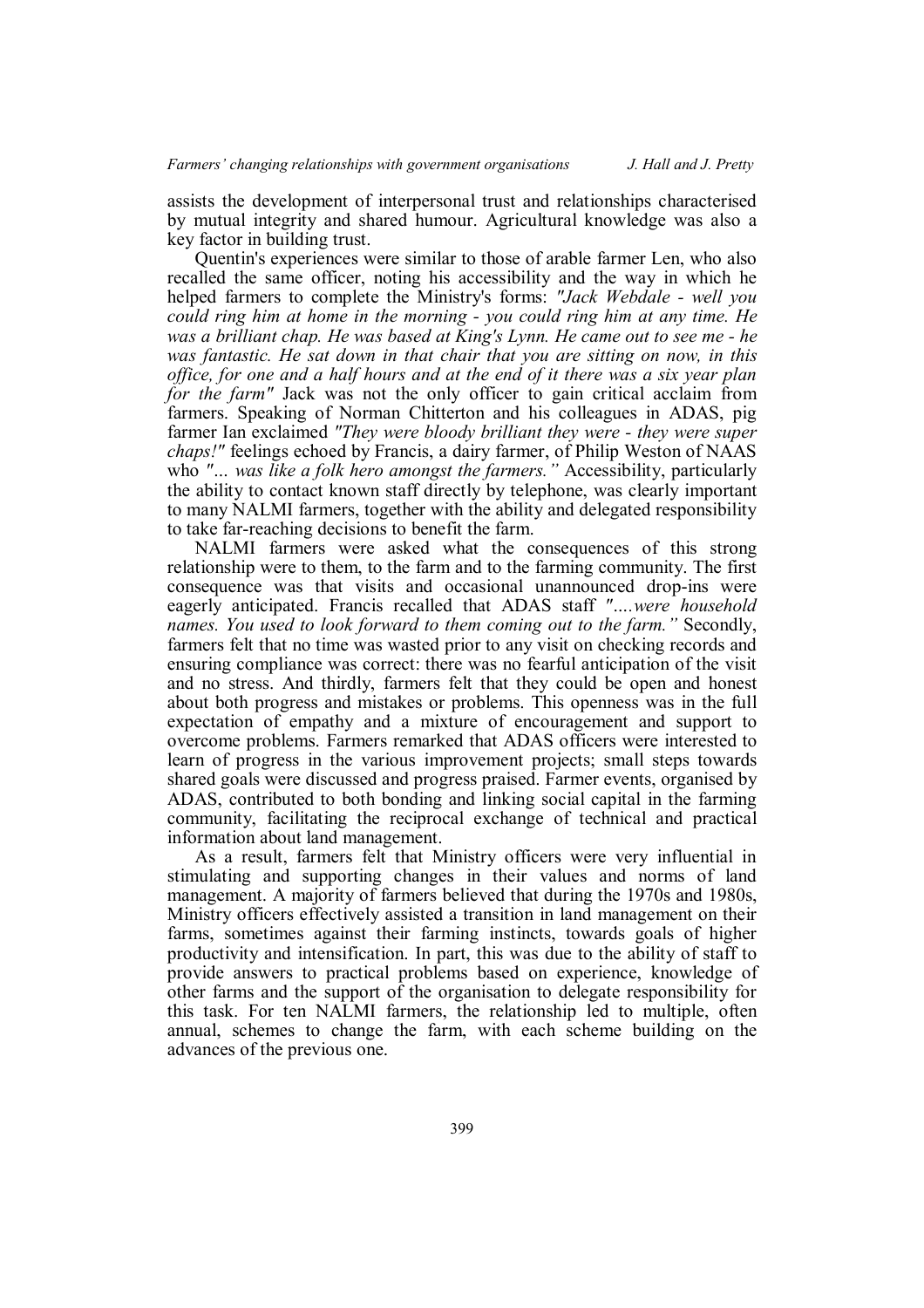# **3.2 Distancing from 'The Ministry'**

In April 1992, MAFF replaced five regional offices and 19 divisional offices (including Norwich) with regional service centres, a process which, in the view of Winter (1996), fractured local relationships and created feelings of distance between farmers and the organisation. In 1997, ADAS was fully privatised and all services became chargeable (Ingram and Morris, 2007).

Twenty five NALMI farmers reported that these changes created new feelings of distance between themselves and government agency staff. The degree to which they felt this distance depended largely on their age: older farmers all described more dramatic feelings of distancing. Four of the youngest farmers did not feel personally any distancing, although two had heard their parents talk of a much closer relationship in the past. Peter (a 32 year old diversified farmer), believed that his relationship with government was significantly closer now than it had ever been in the past due to his recent diversification. A further 11 farmers felt that whilst overall the relationship should now be described as more distant (specifically described as less trusting), during the 8-10 months immediately prior to the final interview in early 2005, tangible links with government agency staff had increased (from zero) due to meetings about the Single Farm Payments, waste regulations and the Environmental Stewardship schemes.

NALMI farmers identified different dates when they felt that the relationship had changed. When asked, no farmers selected either the 1950s or the 1960s; in this period, the oldest farmers described a strengthening relationship. Of the 22 farmers who provided dates for distancing, two identified the 1970s; 12 farmers chose the 1980s; five the 1990s, and two suggested that the change occurred after 2000. 1987, the year in which the privatisation of ADAS became apparent to NALMI farmers and Jack Webdale retired, was chosen by three farmers. One farmer felt distancing occurred during both the 1980s and the 1990s. Of the nine farmers who could not provide an answer, six had moved into the area and did not feel qualified to comment and the other three felt changes had occurred, but so slowly as to be unable to put a finger on any particular date.

There were several consequences of these changes. First, farmers either looked elsewhere for advice or stopped taking advice. Alternative sources of advice included merchants, independent agronomists and land agents. Second, after privatisation, the nature of staff employed by ADAS changed. Francis recalls, *"the best went first. Gradually the personnel changed."* Sam agreed with these sentiments; *"In the beginning of the privatisation of ADAS they got rid of people. The best ones were poached as the older ones retired. Then the younger ones were institutionalised – they were no use to the industry then."* Sam believes that as the calibre of ADAS staff declined, so the distancing process between farmers and ADAS proceeded even more rapidly.

Possibly the most significant impact of these organisational changes was the loss of long-standing trust between farmers and government agency staff. This occurred just at the time when, with the introduction of the Arable Area Payment Scheme (AAPS) in 1992, the scale of the finance (and potential risk) increased significantly. Farmers reported that the stakes felt high; the constant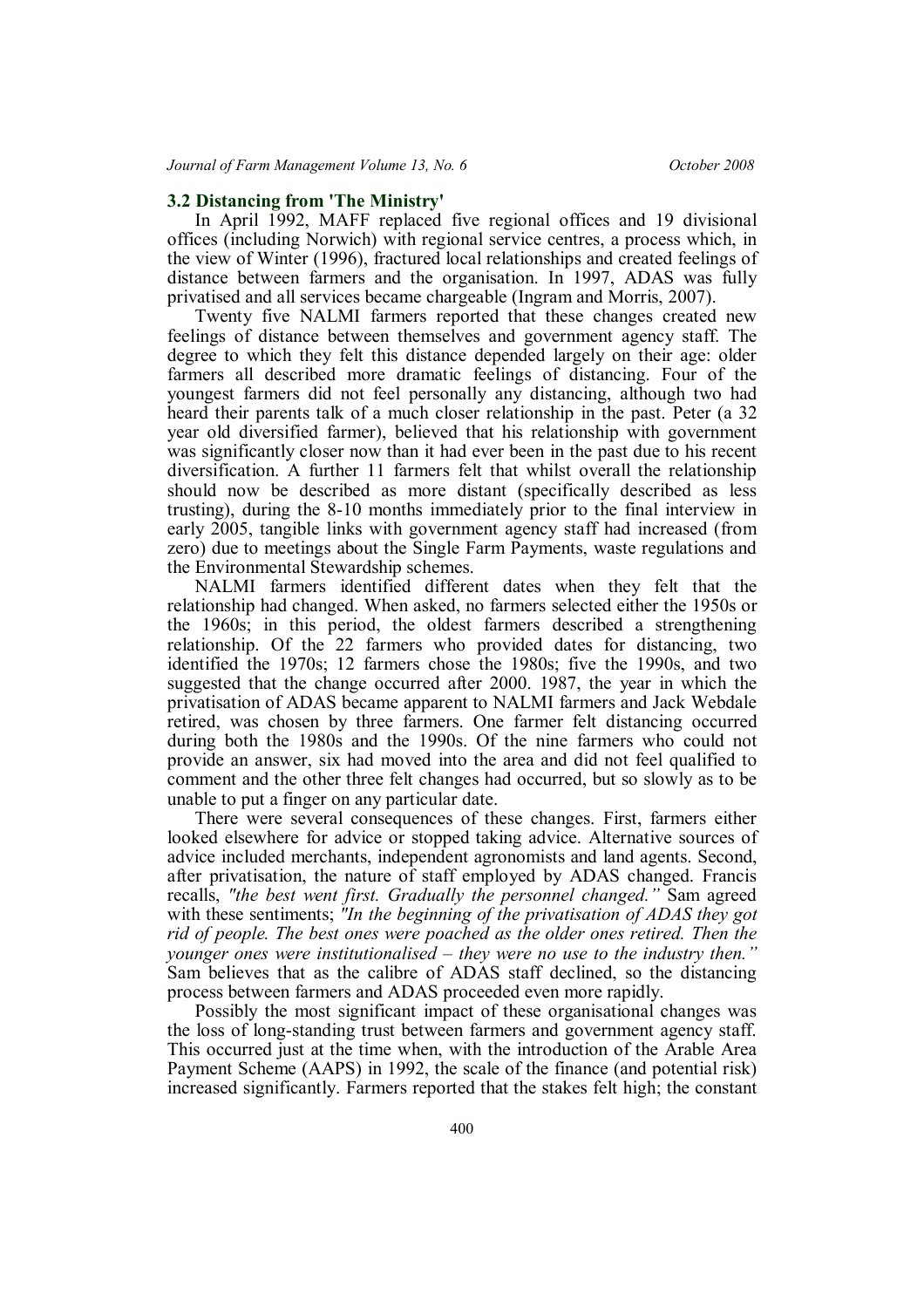checking of IACs forms led to feelings of being distrusted by government and this new rule-based relationship felt virtually unsupported and unsettling. Chris felt that *"With the Ministry it was a totally different relationship. ADAS were working WITH* [strong emphasis] *us! As soon as money was involved it was different. Now the queries with Defra are all about money."* As David also observed, *"the biggest change coincided with other changes to the industry. Suddenly when they* [ADAS] *were needed most, they were not there."* Winter (1997) concurs with NALMI farmers, observing that, during the 1980s and early 1990s, when support and advice was at a premium for farmers, privatisation of ADAS corroded farmers' networks of trust.

#### **3.3 Current Relationship with Government Agencies (post 2000)**

The current relationship with government (post 2000) was described by NALMI farmers as being significantly different to what NALMI farmers termed 'The Past' (i.e. 1960s to late 1980s). Interestingly, very few comments were recorded relating to a lengthy gap in the relationship during the 1990s and this is certainly a period worthy of more research. Referring to the current relationship (post 2000), farmers described both physical and social distance between themselves and government agency staff. They admitted to strong feelings of disrespect for most government agency staff and believed that farmers and government agencies now followed divergent agendas. The consequences were an absence of shared goals or solidarity in tackling mutual problems, limited information transfer or reciprocal assistance due to the absence of social networks, and an increasingly strong sense of mutual distrust which militated against risk taking. With the exception of agri-environment scheme staff, NALMI farmers believed that government agency staff working within the current system were hindering and not helping their personal transition to more sustainable land management.

Evidence for this significant change in the relationship included the inability of most NALMI farmers to name a single contact within any government agency; the use of many disrespectful and derogatory names ("*Big Brother", "Tin Pot Dictator", "Little Hitler", "the f\*\*\*\*\*\* Gestapo", "those bastards"*); concern at proactively ringing government agencies and particularly at revealing the farms' holding number and an increase in threats of militant action against the government. Arable contractor Nick felt strongly that *"I think the time to talk has nearly gone. The trust has gone. Farmers are becoming more militant."* Sam agreed *"Why should we accept all these changes? What we need is a better way to fight Defra!"* Mike added *"The hatred of Defra - it's nearly got to a poison."*: Alec continued *"The trust* [of Defra] *has gone entirely - it's warfare now!"*

We analysed 1934 substantive comments in which farmers evaluated their current relationships with government agencies (see Table 3). Negative comments were distinguished from positive comments (ambiguous comments were explored during the interviews to clarify negative and positive feelings). Overall, 1688 comments were negative (87.3%) and 246 comments were positive (12.7%), demonstrating a marked shift from the historical relationship with government agencies discussed above (97.4% positive and 2.6% negative). Comments were further divided into characteristics (e.g. *"They're hopeless - and they really can't be trusted*") and consequences *("I'll never be honest with them again - no way!*").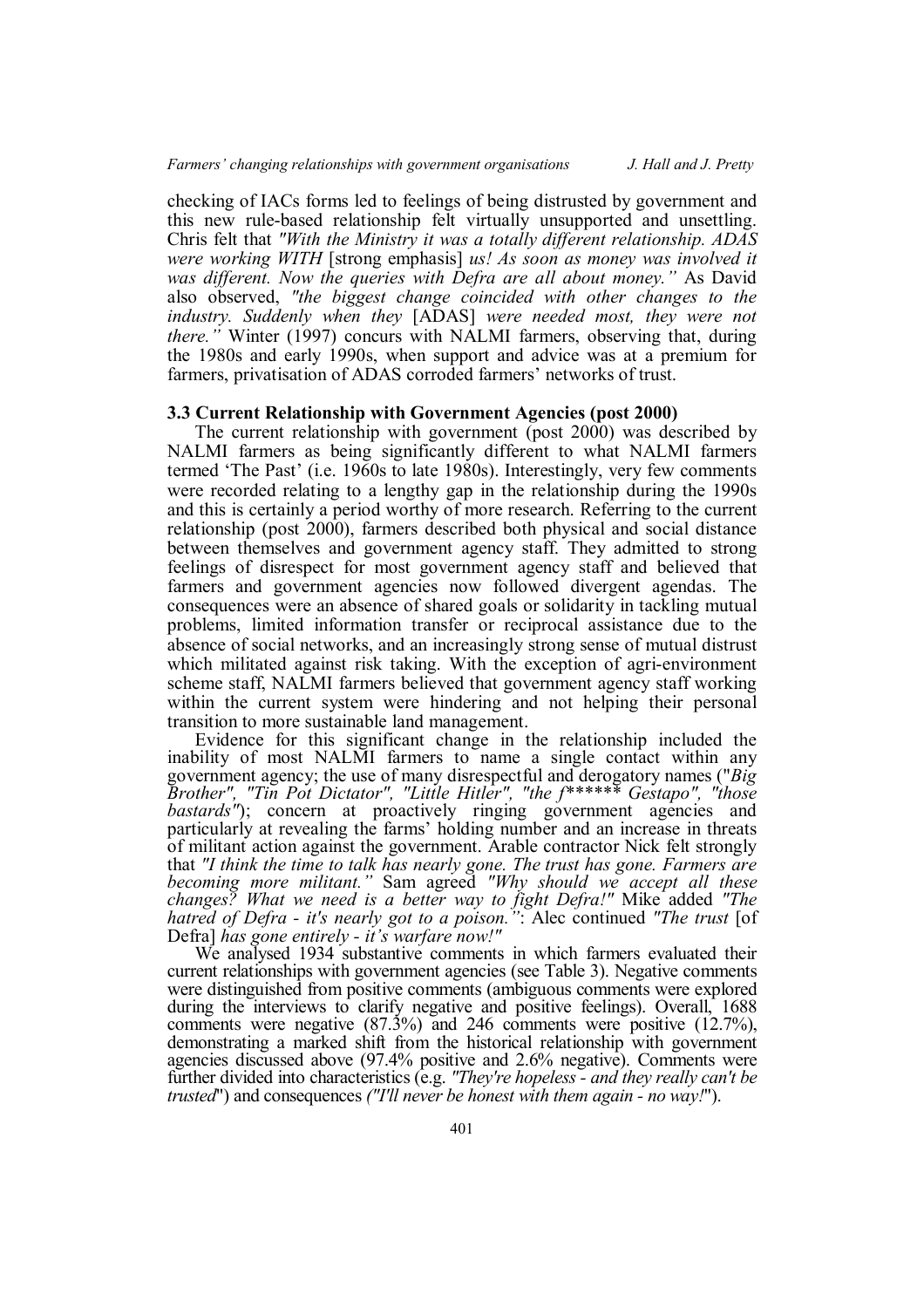*Journal of Farm Management Volume 13, No. 6* October 2008

# *Table 3. Farmers' assessment of their current relationship with government agencies (author's survey*

|                                          |                                      |                                                                                              | <b>Number</b><br>of com-<br>ments | $\frac{0}{0}$ |
|------------------------------------------|--------------------------------------|----------------------------------------------------------------------------------------------|-----------------------------------|---------------|
|                                          |                                      | Physical, Social and Emotional dis-                                                          |                                   |               |
|                                          | <b>Negative</b><br>characteristics   | tance                                                                                        |                                   | 26.2          |
| <b>NEGATIVE</b>                          |                                      | Unsuitable staff<br>Poor communication; no relationship                                      | 294<br>213                        |               |
| $RE-$<br><b>SPONSES</b><br>$(87.3\%)$    |                                      | Professional and personal disrespect<br>Unprofessional, incompetent admini-<br>stration      | 259                               | 20.6          |
|                                          |                                      | Inexperienced staff with poor under-<br>standing of farming                                  | 139                               |               |
|                                          |                                      | <b>Policy divergence</b>                                                                     |                                   | 20.3          |
|                                          |                                      | Lack of effective leadership                                                                 | 194                               |               |
|                                          |                                      | No credible policy direction                                                                 | 130                               |               |
|                                          |                                      | Double standards                                                                             | 68                                |               |
|                                          | <b>Negative con-</b><br>sequences    | Negative impact on the sustainability<br>of land management                                  | 172                               | 20.2          |
|                                          |                                      | Worsening relationship with Govern-<br>ment Agencies - strong mutual distrust                | 219                               |               |
|                                          |                                      | <b>Contact with Government Agency</b>                                                        |                                   |               |
|                                          |                                      | staff welcomed                                                                               |                                   | 6.9           |
| <b>POSITIVE</b><br>RE-<br><b>SPONSES</b> | <b>Positive char-</b><br>acteristics | Competent staff, typically RDS 'at the<br>coal face'<br>Meetings to discuss Single Farm Pay- | 120                               |               |
| (12.7%)                                  |                                      | ment helpful                                                                                 | 14                                |               |
|                                          |                                      | <b>Effective administration</b><br>Forms simpler since 1987                                  | 13                                | 0.9           |
|                                          |                                      | Website helpful                                                                              | 5                                 |               |
|                                          |                                      | <b>Policy convergence</b>                                                                    |                                   | 2.4           |
|                                          |                                      | Agri environment schemes supported                                                           | 40<br>6                           |               |
|                                          |                                      | Policy is improving<br>Farmers keen to work with Govern-<br>ment Agencies                    | 23                                |               |
|                                          | Positive con-<br>sequences           | Would phone government agency for<br>advice                                                  | 20                                | 2.3           |
|                                          |                                      | Would phone government agency if a<br>problem on the farm                                    | 5                                 |               |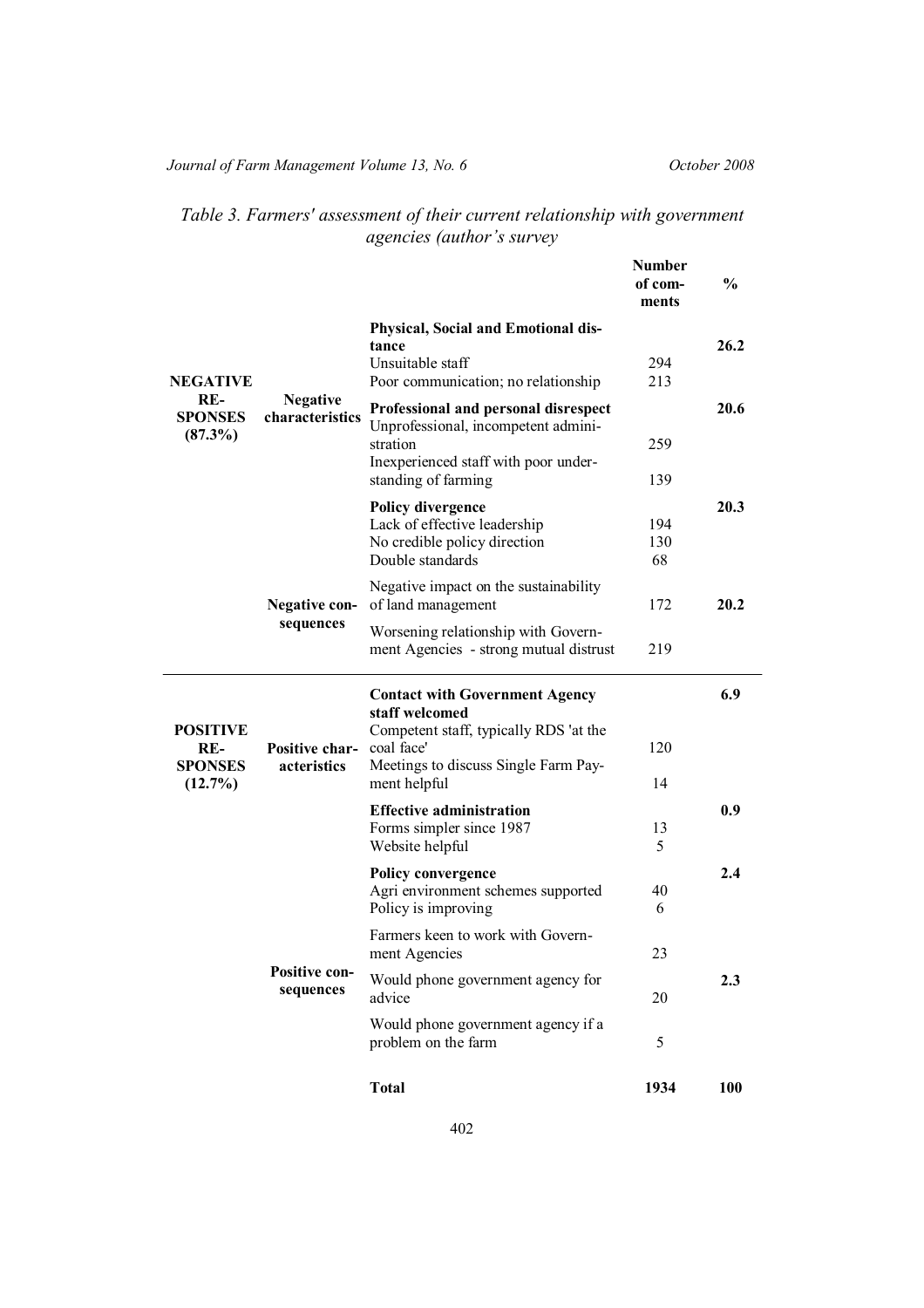# **4. Consequences of Changes in Linking Social Capital**

We identify three key characteristics of these changing relationships from the data: i) distance from government; ii) disrespect for government; and iii) divergence from government goals. These led to two key consequences, namely: i) falling trust; and ii) ultimately a delay in the transition to more sustainable land management. The data presented focus entirely on the farmer's perspective of the changing relationship with government agencies.

## **4.1 Physical and Social Distance**

Physical and social distance was the most frequently cited negative characteristic of the current relationship between farmers and government agency staff (26% of all comments) and was a key finding of the HSE (2005) evaluation of stress within the farming industry in England and Wales. 25 NALMI farmers could not name a single contact in any government organisation. Greg felt that: *"The lack of trusted names is a problem. We have no names now."* Only six farmers could provide a name (five from the Rural Development Service (RDS) and one from the Environment Agency (EA)), but not all were for positive reasons. Harry, for example, was aware of EA staff as he was being prosecuted for a major pollution incident. Positive contacts included one officer helpfully checking IACs claims, and praise for RDS officers on the ground was fulsome: John describes his local Countryside Stewardship Scheme (CSS) officer. *"John Ebbage is our local Defra man in Norwich. He's a fine chap and he's on our side. He's a very good operator. At the recent ELS meeting I went to, John was there. He must have known 50 farmers by name. He had been on their farms and he knew them. That's a fantastic* [strong emphasis] *link!"* The contrast was repeatedly made between RDS staff and other parts of Defra.

NALMI farmers believed that physical and social distance was a significant barrier to both the development of trust and the effective transfer of information between farmers and government agencies. Over 200 comments indicated that farmers felt distant to government agencies because they never saw staff, they found it difficult to get through on telephone helplines and they felt the service they received was impersonal. The inability to build positive relationships was due to staff moving jobs too frequently, with farmers rarely speaking to the same person twice. Agency staff tended to speak to farmers only when they were checking up on them or when there was an issue or a problem (reported also in the Hunter Report, 2007).

Considerable suspicion of government agencies prevented many farmers asking for advice to help their transition to more sustainable land management. Paula felt it unlikely that Defra officers would come out if asked and she was concerned about their reaction if they did come. *"They won't come out to help at all. They will only come if they think that they will find something wrong. They are an invisible body - an alien force."* Nick agreed. *"We would NEVER* [very strong emphasis] *go to Defra if there was a problem on the farm. We would go to a land agent first. No one ever phones Defra if there is a problem. Defra or English Nature would never be the first port of call …. If they got wind of something……"*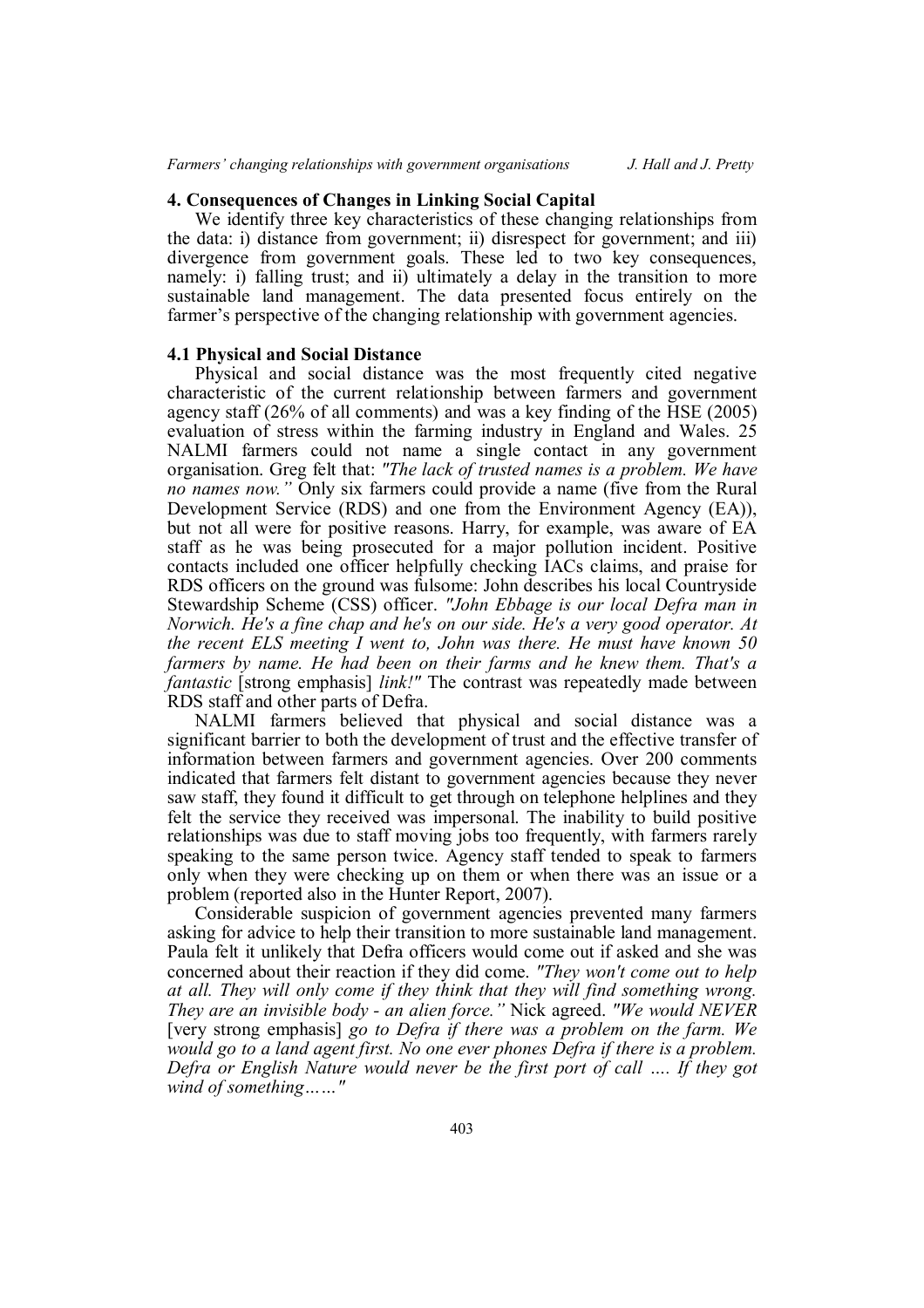Farmers were also concerned that communication with Defra felt one-way and was often inefficient, findings amplified by the ORC International survey of RDS customer satisfaction (2003; see Appendix D). Letters and reports arriving through the post were the most frequent method by which Defra communicated with farmers. The initial response to mail from Defra was a mix of uncomfortable emotions including anger, dread and guilt. Anger related to the expected content of the reports, to bureaucratic mistakes representing inefficiency and to the fact communication was all one way. As Ginny remarked : *"It's not communication because it's all one way. Communication should be two way - but we're just on the receiving end."* Dread was related to difficult tasks contained within the letters and reports. Guilt related to the farmers' expectations that, if the action was in any way elective, they were sure that they wouldn't carry out the required action, but would then feel guilty. Henry was typical in this respect: *"Piles and piles of books arrive every day and there is no time to read them. Huge volumes of material come through. The trouble is that I take it all home, but never have time to read it. It just makes me feel guilty."*

#### **4.2 Professional Disrespect**

Not all comments indicated disrespect for government agency staff. Of the 120 comments reflecting positive experiences with government agency staff, 52 referred to feelings of gratitude, 37 to respect and 31 to a variety of other aspects (e.g. that staff had been helpful). Virtually all of the positive comments about staff were directed at agri-environment field staff from the RDS who enjoyed more regular contact with farmers and had developed respectful trusting relationships. Negative comments, however, were in the majority. Just under 400 comments (20.6%) revealed farmers' feelings of professional disrespect for government agency staff. This disrespect was targeted primarily at unprofessional and incompetent administration (65%) but also inexperience dealing with farmers and poor technical knowledge of farming (35%).

#### **4.2.1 Incompetent administration and double standards**

Two distinct aspects of government agency administration were identified as problematic: incompetent administration (68%) and double standards (24%) with a further 21 (8%) positive comments. Of these 21 positive comments, 13 confirmed that some forms had improved and five suggested the Defra website was now easier to use. One farmer felt that Defra were good at sending out reports, another felt that the paperwork was helpful when keeping track of the farm business. More commonly, farmers were shocked at the low standard of administrative competence. The lack of apparent accountability angered farmers most*.* Adrian felt that: *"Unlike the RDS or a business, Defra don't have a customer service part to check up on the satisfaction of their clients with their efficiency."*

Eighty two comments detailed a catalogue of repeated mistakes that had been experienced by all 31 NALMI farmers. These included lost forms and maps, delays to payments, technical errors, incorrect payments and inaccurate information provided by helplines. For example, of the 221 cattle passports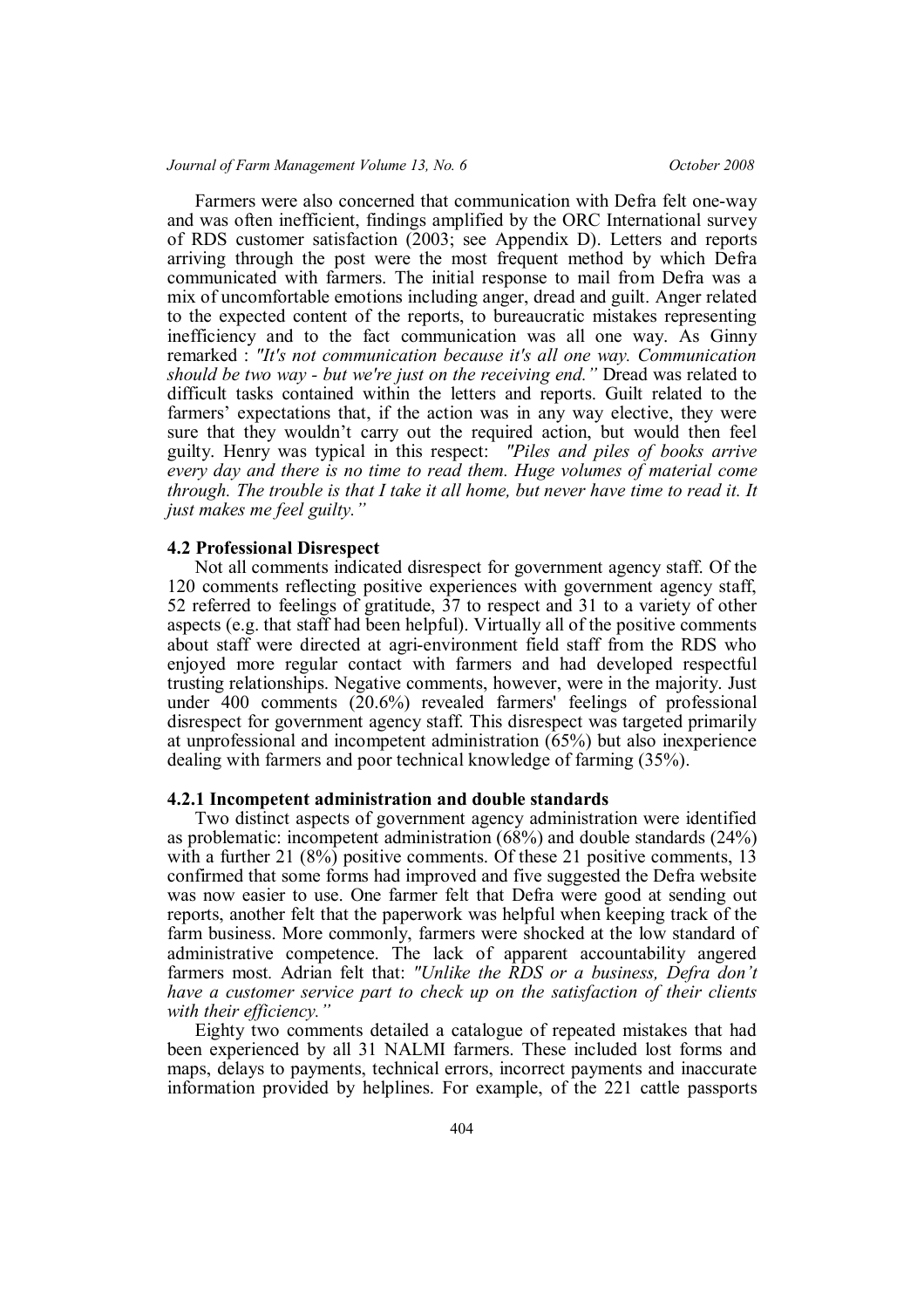issued by BCMS to NALMI farmers in 2003, 180 (81.4%) were incorrect. Oona sent in 101 passports for her dairy herd. On their return 97 were incorrect, three were missing, only 1 was correct and Oona was left *"feeling close to tears."* She felt she had *"followed the protocol to the letter, but it felt like another nail in the coffin for the cows"*

Double standards provided a significant bone of contention. Farmers felt that, whilst government agencies repeatedly made mistakes, farmers were always considered the guilty party. Government agency staff would repeatedly miss deadlines with no apparent sanction, but the consequences for farmers missing deadlines were severe. NALMI farmers had found that agency staff would deny their mistakes and were never held to account. Farmers felt they had no right of redress, and this rankled with many. The consequences of incompetent administration were financial impact on the farm business, wasted time, frustration and anxiety leading to stress, and a significant loss of trust in government agencies. The loss of professional respect created further barriers to emotional engagement with government agency staff. For the majority of farmers, anger and frustration were coupled to a deep sense of grievance and injustice. For a minority, the behaviour of staff led to unresolved feelings of hurt and emotional distancing. Disrespect was linked to the disavowal of any shared goals and thereby jeopardised the transition to more sustainable land management.

#### **4.2.2 No knowledge of farming**

Numerous circulating narratives of ignorance and incompetence were identified in the NALMI prompting, for some farmers, competitive escalation of stories of government stupidity. As a consequence, all NALMI farmers were asked to rate how much the staff who worked for government agencies (Defra, EA, English Nature) understood practical farming issues. The majority of responses (57%) revealed that farmers were unable to provide an answer because they met with staff so infrequently. Only 1% of farmers felt that agency staff knew a great deal about farming, with nearly 10% believing that they knew a reasonable amount. Most farmers (32%) who were prepared to judge, however, were of the opinion that government agency staff either knew a little  $(8.5\%)$ , nothing  $(7.5\%)$  or very little  $(16\%)$  about farming.

There were a number of policy and personal consequences of these judgements about (the lack of) farming knowledge. First, ignorance of farming discredited the policies which staff were seen to be *"peddling"* and created uncertainty amongst farmers that new policies provided credible alternatives to existing approaches to land management. Thus perceptions of risk were heightened, curbing enthusiasm for change. At the macro scale therefore, lack of staff knowledge and professional credibility hampered the transition to more sustainable land management by contributing to a lack of ''Buy-In'' amongst most farmers. At the personal scale, ignorance of farming harmed the relationship between farmers and government agency staff thus making further influence from the government agencies less likely to succeed. Three key areas were apparent. First, some government agency staff could pinpoint problems on the farm but were unable to offer practical or affordable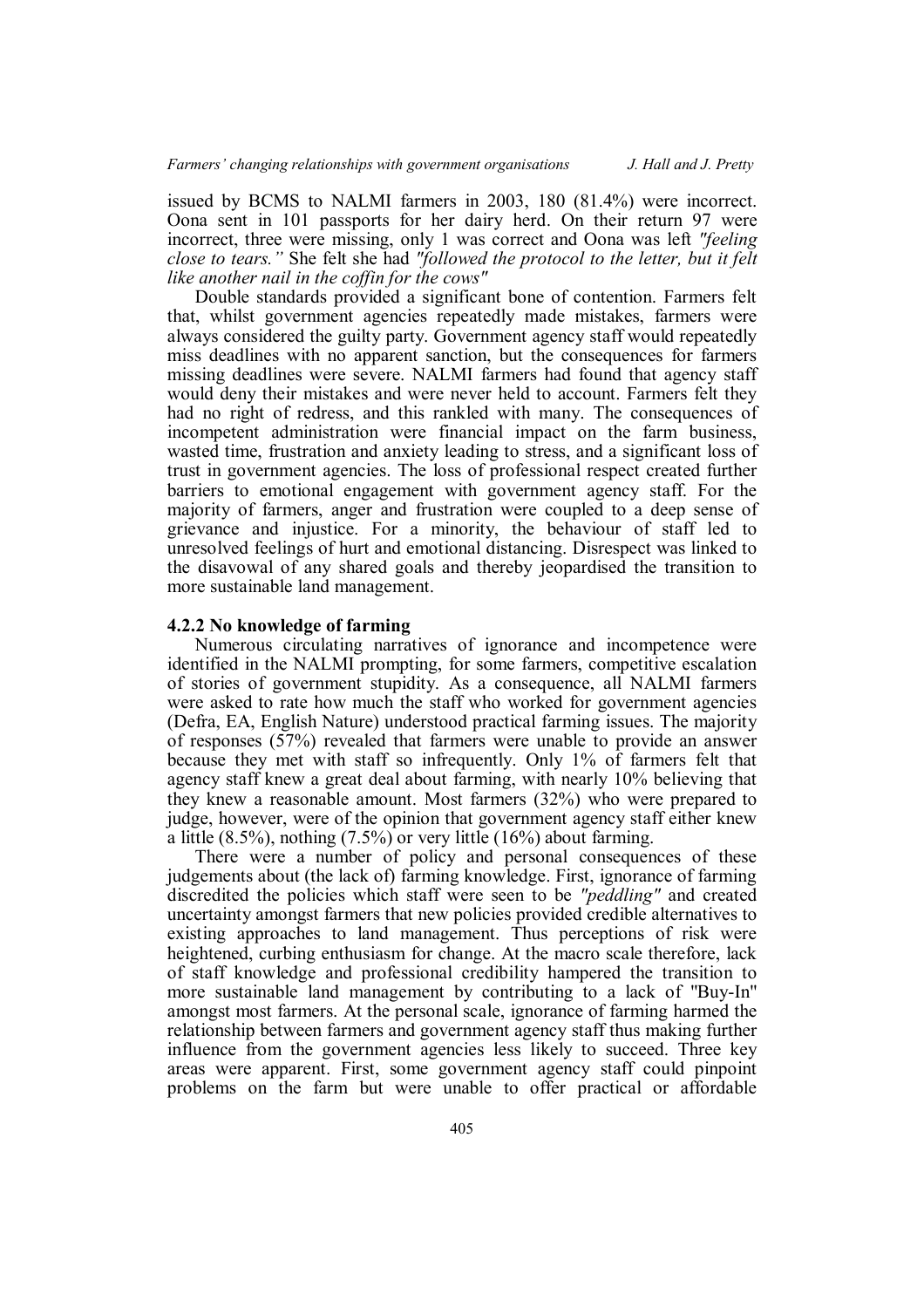solutions. Second the lack of knowledge removed the legitimacy of regulators to regulate; farmers found attempts to change behaviour patronising because it devalued local knowledge and experience. Oona, for example, was furious when challenged about the management of her dairy herd by assurance assessors with little experience of milking. *"Over-regulation is demeaning my work and my skills. I'm being dictated to. I feel like a naughty girl - I KNOW how to look after my girls."* Fellow dairy farmer Francis felt similarly patronised by the Food Standards Agency assessor. *"We call her the librarian from Nottingham - because she knows nothing* [about farming]. *She's got too much power and too little knowledge."* Finally, farmers' reactions towards staff, which they admitted was sometimes hostile, made staff themselves insecure in the farm environment, often making them appear officious as they defended their organisation's priorities.

# **4.3 Falling Trust**

NALMI farmers made it clear that in their experience distrust between farmers and government agency staff was increasing, a finding replicated by other studies (e.g. NAO, 2006; FCN, 2007). In total, 58 comments from NALMI farmers detailed the existence and negative consequences of this lack of trust. Policy changes were a major cause of loss of farmer's trust in government agencies. Ken, for example, feels that the introduction of arable areas payments and IACS forms had caused a significant loss of trust. *"IACS reduced trust as we were frightened to say anything to Defra. You steer clear of being open and ask yourself 'Dare I go to them?'"* The lack of trust between farmers and the government was considered to be mutual.

All 31 NALMI farmers believed that within government there exists a strong culture of mistrust of farmers. This mistrust is based on poor communication, misunderstandings and the lack of any personal relationships, as well as the 'rogues' who let down the farming industry through poor behaviour. Ken was concerned that: *"Government don't trust us any more. That's why they get us to write it all down and then they will use it against us."* David concurs: *"The scheme* [stewardship] *itself assumes that every farmer is a crook unless proved otherwise and this limits the freedom of the staff to provide freedom to farmers."* NALMI farmers believed that the lack of social networks contributed to this increasing distrust, as both cause and effect, particularly the lack of regular trust-building communication. Eddie, a small dairy farmer, acknowledged the significance of this growing social divide. In his experience, trust can only be built on personal knowledge and acquaintance. *"Defra don't know the farmers do they? So they can't trust the farmers because they don't know them. It* [trust] *has to work both ways you know."*

One of the key consequences of this growing mutual distrust was a culture of mutual blame, with neither farmers nor government agencies fully taking responsibility for the transition to more sustainable land management. A significant proportion of farmers avoided the grants and advice that were available, in part because they believed to invite officials onto the farm was to invite disaster. Wealthier farmers used land agents and agronomists to fill the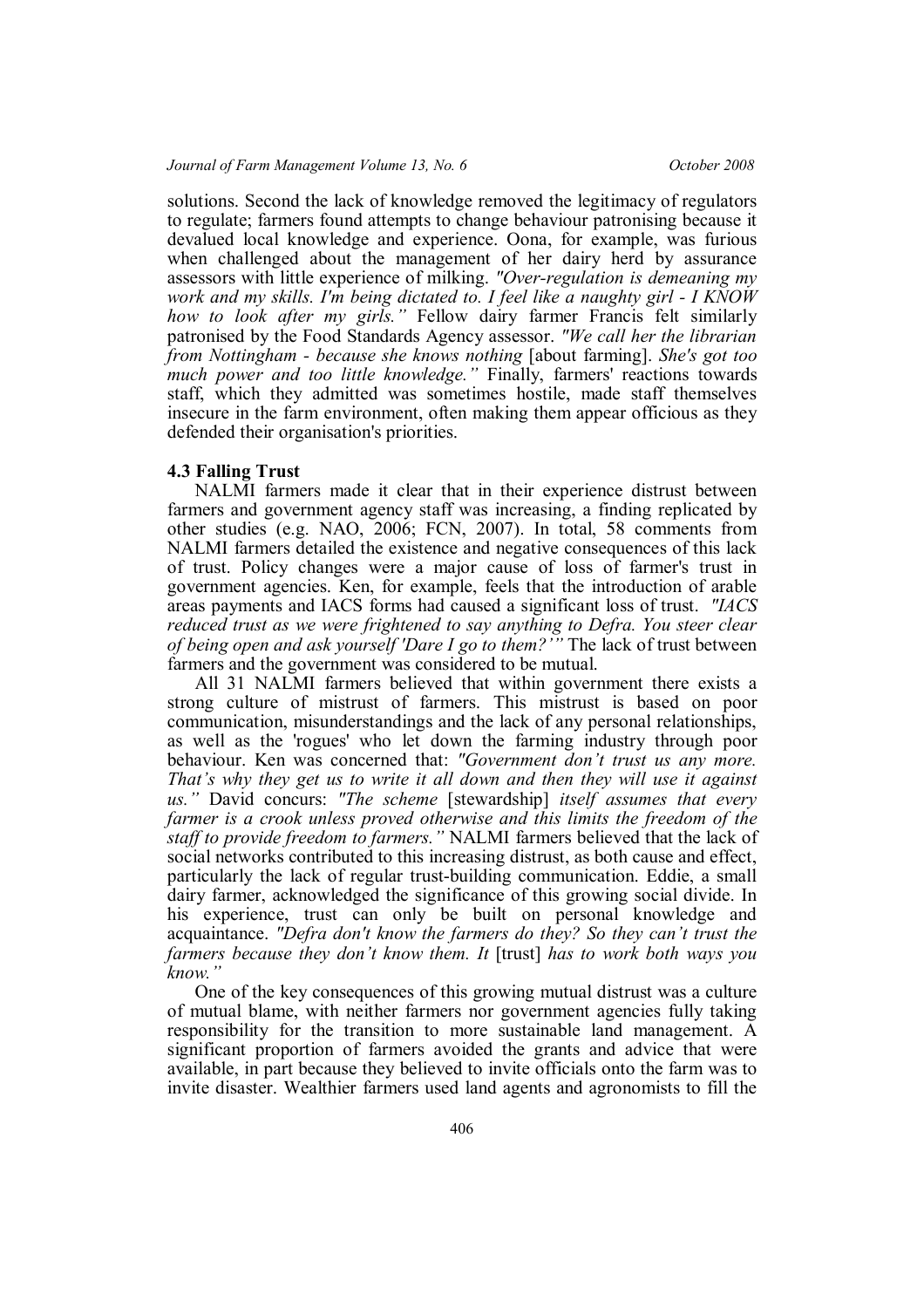advisory shortfall, but these tended not to be used by the farmers facing the most difficult problems. Distance and self-exclusion from sources of help for the farm typified farmers with the greatest distrust of government, the lowest linking social capital and the most urgent sustainability challenges.

**4.4 Delay in the Transition to more Sustainable Land Management** Farmers identified five ways in which they felt that government agencies had hampered or delayed their transition to more sustainable land management. They believed that:

- i. Government had failed to make a convincing case for change. NALMI farmers were either unaware of, or chose not to believe, evidence of environmental damage caused by farmers' responses to agricultural policy in recent decades. For example, as Seymour *et al.,* (1992) discovered, policies to limit diffuse pollution were discredited due to limited evidence of the impact of nitrates on human health
- ii. Government had not provided credible policy solutions to the problems faced by arable farmers. Just as Franks *et al.,* (2003) had discovered in amongst Cumbrian farmers, policy options (such as organic production) were perceived as untested and high risk
- iii. Government had not sufficiently motivated farmers to want to change and farmers believed it was counterproductive to use force or coercion to change deeply entrenched attitudes;
- iv. Practical information on how to change was not available from government agency staff, partly due to social distance, but also because of the limited knowledge of farming and land management displayed by agency staff. New knowledge was contested as Morris (2006) found in two large-scale surveys of agri-environment agreement holders across the UK;
- v. Government agencies were unable or unwilling to provide the personal support farmers felt they needed, particularly to judge or provide feedback on progress in order to assist adaptation and maintain the farmers' motivation. Distrust deterred honesty.

Farmers also believed that agency staff did not welcome farmers using their own ingenuity and creativity to become more sustainable. For example, four farmers had instigated small steps to increase the sustainability of their land management (specifically by reducing a pollution risk). All four felt distant to government agencies and therefore had proceeded without the benefit of advice. Investment had been made and the farmers were pleased with their initiatives. Unfortunately, in all four cases, government agency staff had subsequently deemed the improvements unsuitable and had insisted on adaptation or the complete removal of the installation. Phrases including *"nasty", "dismissive"* and *"totally negative"* were all used to describe the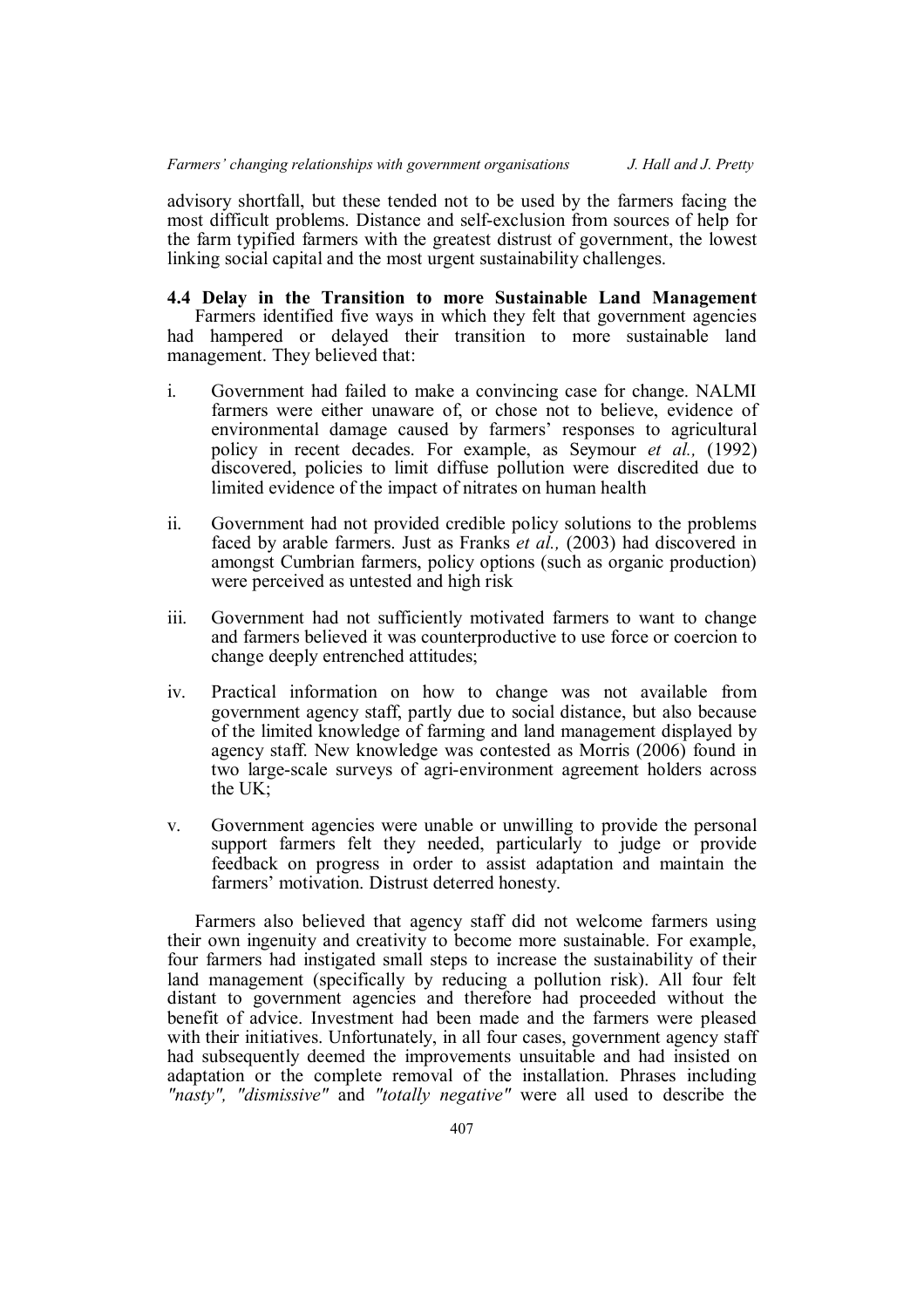reaction to these small-scale and personal initiatives. According to the farmers concerned, the consequence of this response was to remove any further emotional engagement with the transition to more sustainable land management. The need for greater sensitivity to, and encouragement of, the farmers' first steps towards sustainability was noted by all four farmers.

The social aspects of sustainability were the most significantly affected by the changing relationship with government agencies. As for many farmers (HSE, 2005) stress, anxiety and depression led to suicidal thoughts for two NALMI farmers. Fear was a commonly cited emotion resulting from the poor relationship with government agencies. Bill, for example, attended a machinery club meeting to discuss the introduction of the Single Farm Payment. *"At the meeting yesterday …. It was a fearful meeting. I have never seen so much fear at a meeting. The people who made the rules don't know enough about practical farming. The jargon doesn't mean anything to the farmers. It's just a worry.* 

Economic sustainability was harmed in several ways. NALMI farmers had suffered financial costs, felt their business had suffered as a consequence of government agencies actions and felt they had wasted their time. Actual costs included interest payments on delayed support payments, a widespread concern acknowledged by David Hunter (The Hunter Report, 2007). Paula was typical of the farmers citing examples whereby government agencies had lost the business money due to a delay in issuing passports for calves. *"They* [British Cattle Moverment Service - BCMS] *will withhold payment as a ransom while they are sorting things out. Their delays impact on our cash flow.*" The significance of these feelings for Peter, her husband, is the considered decision to no longer be honest with government agencies. He feels that it is the inflexibility of BCMS that is causing him to lose his honesty and compromise his values. He feels uncomfortable about changing his value system to fit in, but states wryly that *"being angry helps."*

With regard to sustainable resource-use, creativity was now celebrated for its capacity to cheat the system. Ken described with glee how he foiled Assured Combinable Crops Schemes (ACCS) inspectors regarding both the signage on his chemical store and the storage of grain. *"Take the spray shed. I don't have a sign on it because I don't want people to come and nick the sprays. So I bought a sign for the inspection. Every time we have an inspection I go and put it on - and later I take it down again!"* Regarding the storage of grain in a shed known to be substandard *("Well - it's a bit mucky if I'm honest*") Ken delayed the inspection citing family circumstances whilst he sold the grain and cleared the store. Subsequently (ACCS) inspectors visited and declared the farm to be 100% compliant. Ken was genuinely overjoyed; he described the feeling as having re-gained his self-respect in his relationship with the 'The System'.

#### **5. Is the NALMI Unique?**

In the NALMI, the relationship between farmers and government agency staff has changed from one described using phrases such as 'Folk Hero', 'Brilliant Chap', 'We all trusted him completely' to a relationship described by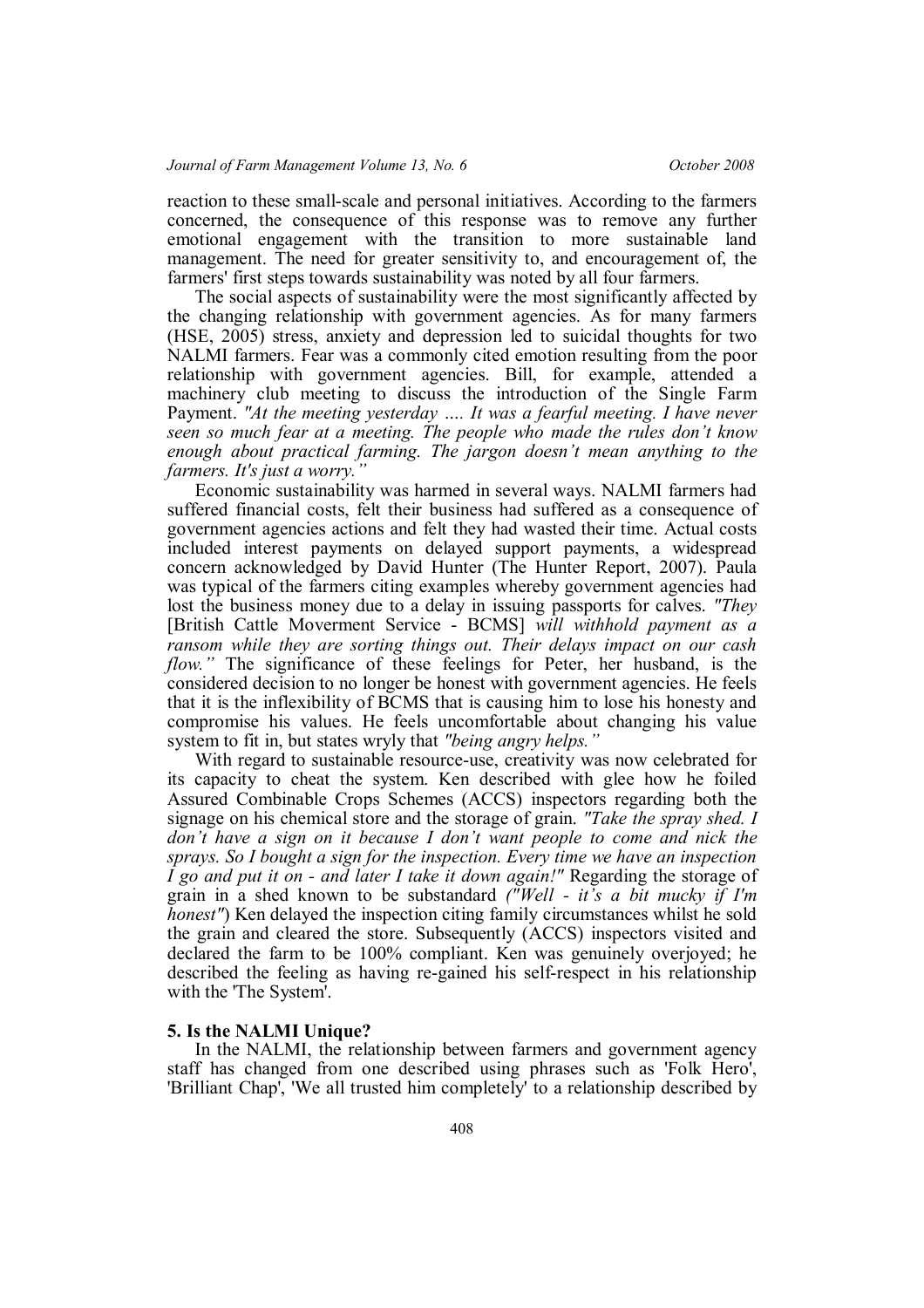a range of derogatory terms. New norms of distance, disrespect and distrust have replaced an effective working partnership with government and too often, farmers' creativity and intelligence are used to circumvent, rather than apply, regulation on their farms *("In future, I'll just burn on a foggy day!"* Terry). Moller *et al.*, (2006) describe this emotional reaction to external (and hence externalised) regulation, explaining the role of authoritarian regulation in the creation of rebellious responses amongst policy targets. With respect to externalised regulation, NALMI farmers felt a strong sense of the 'limited reach of the socio-legal gaze' described so well by Neal and Walters (2007:258). Farmers were very aware that distant government could never police their day-to-day activities in every field on every day, and perceptions of free-riding within the wider farming community reduced their incentive to obey (Pretty *et al*., 2001). NALMI farmers also found it daunting (and ultimately unsatisfying) to approach government agency staff and they expressed negative feelings towards current policy initiatives which they perceived as irrelevant and risky (particularly the transition to 'postproductivist' land management where resistance was also seen amongst largescale commercial farmers in South-East England by Walford, 2002, 2003).

We conclude, therefore, that the relationship between the majority of NALMI farmers and the UK government in the period 1999-2004 is dominated by 'Farmer-Buy-Out' (hereafter 'Buy-Out'). 'Buy-Out' is here defined as farmers' deeply internalised hostility to the government's governance of agricultural and rural policies. 'Buy-Out' results from (and subsequently increases) physical, social and emotional distance between the farmer and government agencies. It is characterised by professional disrespect for the standards of service received and, as a consequence, results in agendas for the farm that diverge from government policy. The significance of 'Buy-Out' in the NALMI prompts the question "is the NALMI unique?' or may the conclusions of this relatively small-scale study be more widely generalised?

Numerous studies (e.g. ORC International 2003; HSE, 2005; Lobley *et al.,* 2005; NAO, 2006; FCN, 2007; Dwyer *et al*., 2007) conducted at the same time as the NALMI and engaging farmers from all over the UK, all provide strikingly similar results, suggesting that the NALMI is not unique in its findings. Low social capital between farmers and government has been widely observed throughout the UK over the last 5-10 years, particularly with respect to social proximity, levels of respect and farmer's 'Buy-In' to postproductivist policies (Lobley *et al,.* 2000; Franks *et al.,* 2003; Walford, 2002; CA, 2006). Physical, social and emotional distance was described by the Better Regulations Task Force (2000) who found poor communication and social distance were commonplace (Falconer, 2000 and Dwyer *et al*., 2007 reach similar conclusions). The HSE investigation into farming related stress (2005) found government agencies made 'no attempt to understand farmers' role' or 'establish a dialogue' with them. The rural stress review, conducted by Lobley *et al.*, in 2004 concludes from an extensive literature search and the engagement of key practitioners throughout the UK that agricultural policy is now a major stressor for farmers. Hostile interactions between farmers and government agency staff were found to erode linking social capital and visits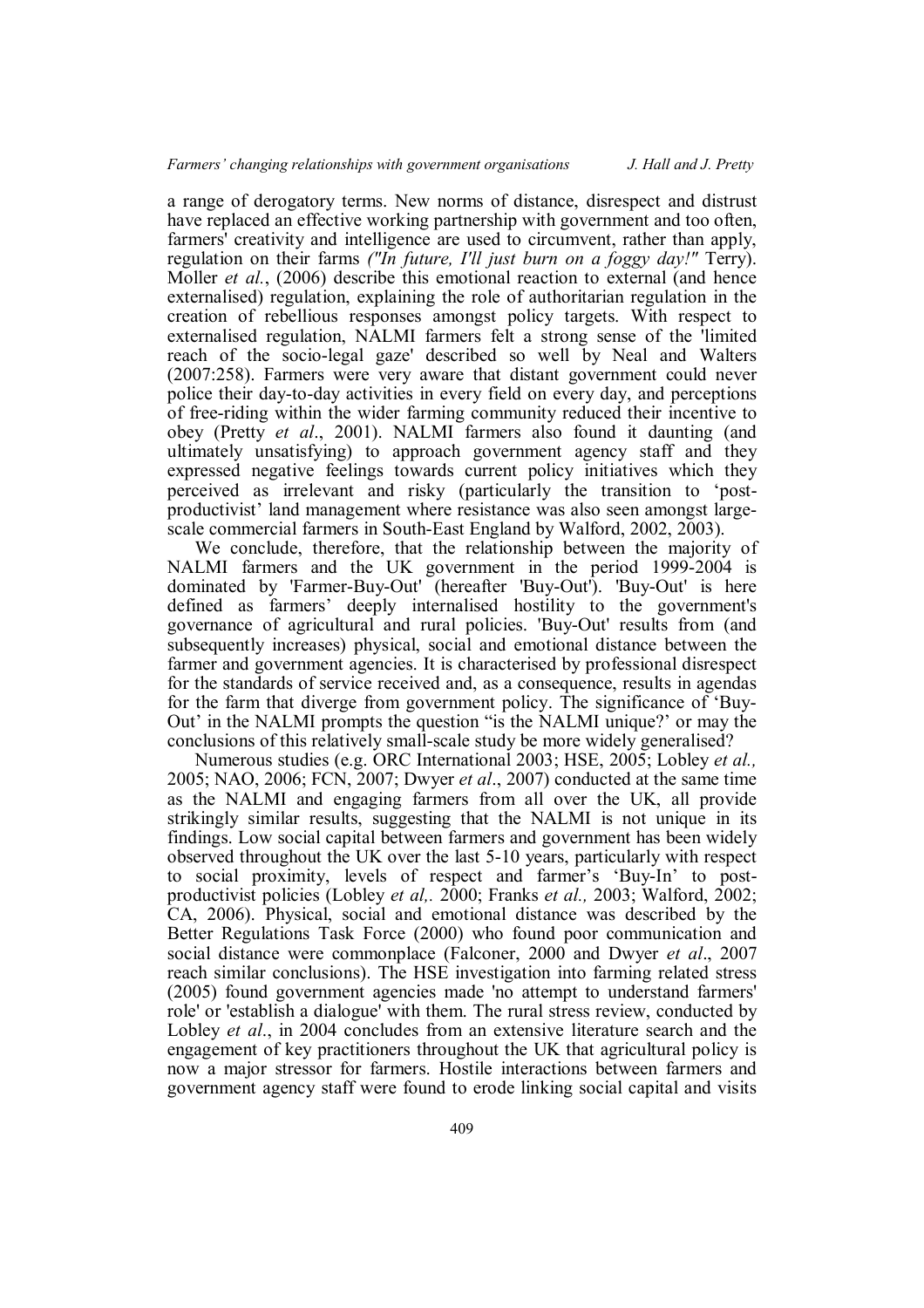by the RPA were experienced as 'positively threatening' (Hunter Report, 2007: 34; see also the FCN, 2007 investigation into the impact of RPA visits to farmers). Prolonged uncertainty has produced a mindset amongst many farmers that is "not conducive to business restructuring and adaptation" (Lobley *et al*., 2005: viii), in which feelings of distrust and farmer's loss of self-efficacy block progress towards the government's vision for farming (see also Cast and Burke, 2002; Hewitt, 2003; HSE, 2005).

# **6. Options for the UK Government**

Winter (1997) considers that the challenge posed by a transformation to more sustainable land management is potentially more taxing than those facilitated by NAAS and ADAS. This second transition requires additional skills and knowledge (Pretty *et al.,* 2005; Ingram and Morris, 2007), a more heartfelt internalisation of policy goals (Burton, 2004; Pretty and Smith, 2004; Stobbelaar *et al.,* 2008 in press) and deeper, trusting, cooperation with government than previous policy responses. Farmers' relationships with (and particularly their trust of) institutions therefore assume greater importance (see also discussions provided by Renting and Van Der Ploeg, 2001; Dessein and Nevens, 2007). The timescales for change are unhelpful in this respect, for the UK government requires rapid obedience to major policy challenges. The successful introduction of European Directives (e.g. Water Framework Directive, 2000) demand rapid changes to farmer behaviour, both seen and unseen, to meet outcome based targets (BRTF, 2000; Defra, 2006b).

The UK government is aware that farmers present challenging policy targets for whom regulatory coercion is ineffective, expensive and unpopular (HMG, 2005; Defra, 2006b). Repeated calls for a partnership approach when working with farmers have therefore been made (HMT, 2006). But the evidence from these NALMI farms suggests the existence of a significant 'Rhetoric:Reality' gap between statements of partnership working contained in strategic documents and the resources devoted to building trusting professional partnerships between farmers and government agency staff.

If ignored, the consequences of this Rhetoric:Reality gap are serious. Further erosion of linking social capital may increase the mutual distrust and negative stereotyping that widens social distance between farmers and the State (van Woerkum and Aarts, 1998; Renting and Van Der Ploeg, 2001). The spill-over effects of regulation, described so well by Davies and Hodge (2006), might increase the potential for antagonism and covert non-compliance. The polarisation of farmers could lead to the development of an underclass of excluded (and self-excluded) farmers (suggested by Lobley *et al.,* 2004) who contribute to the UK's failure to meet EU Directives. We conclude that the UK government should acknowledge and further research the implementation deficit that 'Buy-Out' represents. The institutional failures identified (at all levels) should then be addressed through institutional reform.

The content of numerous studies, including many sponsored by government departments (e.g. Lobley *et al.*, 2004; HSE, 2005, NAO, 2006), suggest a more detailed examination of the causes and consequences of policy 'Buy-Out' is overdue. Dwyer *et al.,* (2007) provide a comprehensive and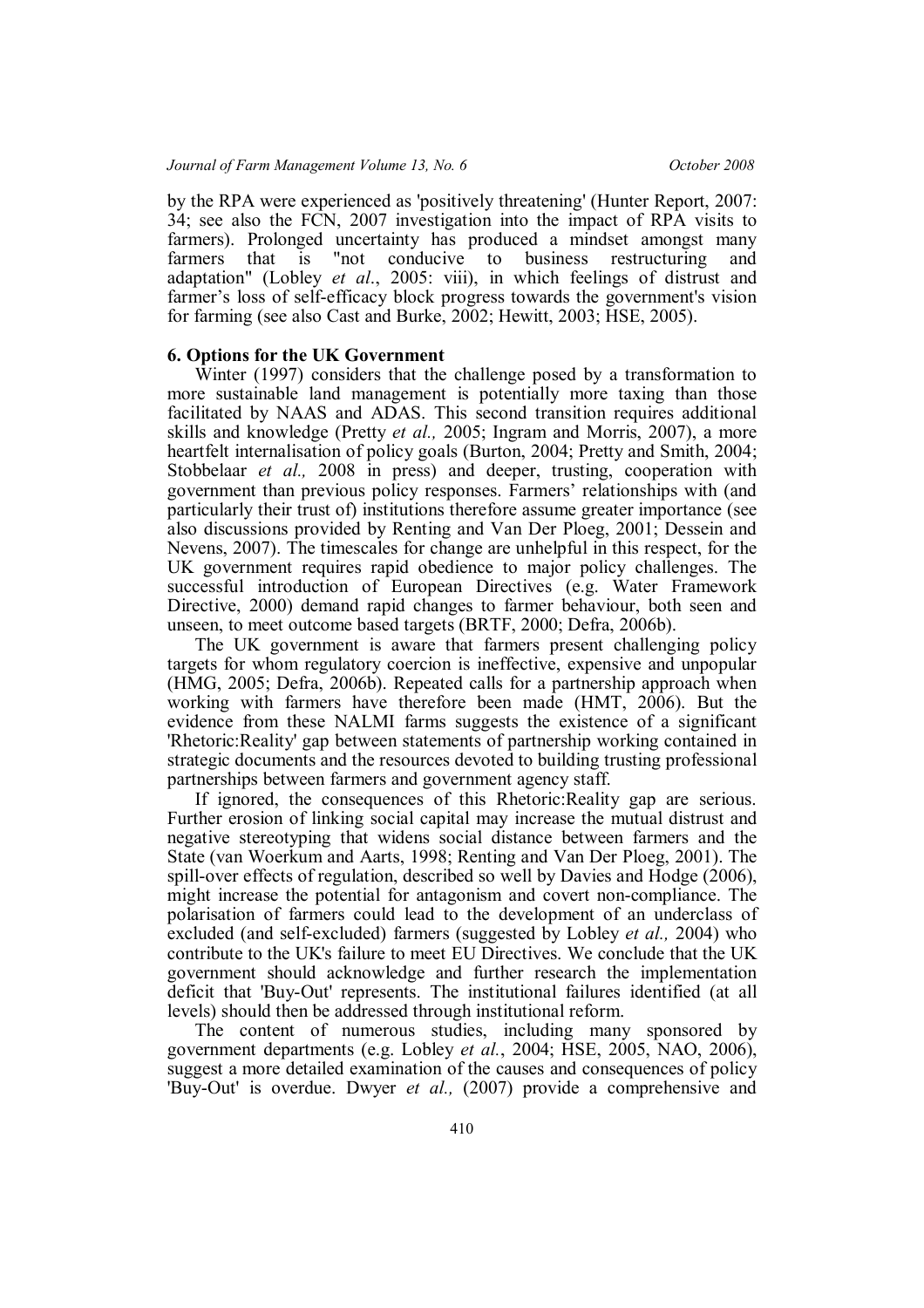incisive start to this process. Government must, however, respond to the messages contained in these reports, moving more rapidly to the (ultimately political) solutions to the issues they examine. Transparency in researching policy failure is almost always politically challenging; institutional failure is often underplayed (see Winter, 1996; Siebert *et al*., 2006). 'Self-referencing' approaches to research by government may exclude, rationalise or even editout, voices from outside the policy system that challenge the status-quo (van Woerkum and Aarts, 1998:274). Government is encouraged therefore to direct researchers *towards* conflict, particularly to the related topics of 'Buy-Out', self exclusion and polarisation (Röling, 1985; Kleijn and Sutherland, 2003).

The results of the NALMI suggest that institutional reform should prioritise the restoration of long-term trusting professional relationships to facilitate changes in land management, just as they did from the 1950s to the late 1970s. The transition to more sustainable land management is such a challenging and personal transformation, it can only be accomplished through challenging and trusting new relationships between equals (Winter, 1997; Pretty and Smith, 2004) provided by investment in social capital as a public good (Pretty and Ward, 2001).

# **7. Conclusions**

In conclusion, we believe that the UK government genuinely wishes to see sustainable and self-supporting farmers capable of commercial success within the current regulatory framework and who also provide public benefits on behalf of the taxpayer. To achieve this, government is seeking significant behavioural change from farmers. As Evans (1996) explains, the limiting factors to sustainable development are, however, often located in government and institutions, rather than in individuals and civil society. In the UK, the government should be the lead partner in this transition. It is responsible for the strategic development of society; it is a signatory to international sustainable development strategies and it wields the power and resources necessary for change. It has responsibilities of inclusive leadership which are clearly underpinned by its own strategies for rural areas (e.g. Defra, 2004 & 2006a). The term 'governance', frequently used in these strategies (particularly HMG, 2005) should not simply be a rhetorical tool. Just like sustainable land management, it should be seen as a series of active, daily, unseen personal choices made not just by policy makers but by every person working as a link in the chain of delivery.

In its 'Working For The Essentials of Life', Defra indicated an ambition to be "a world-class government department that is respected, professional and outward looking" (Defra, 2002:3). This publication also states clearly *"We aim to answer to the communities we serve and welcome feedback on our performance"* (Defra, 2002:35). The NALMI research provides feedback. The NALMI has found a striking degree of physical and social distance, professional disrespect, divergent agendas and distrust between government delivery agencies and farmers, findings that are clearly revealed by many of the government's own investigations. These institutional failings hinder and delay farmers' personal transition to sustainability (O'Riordan and Voisey,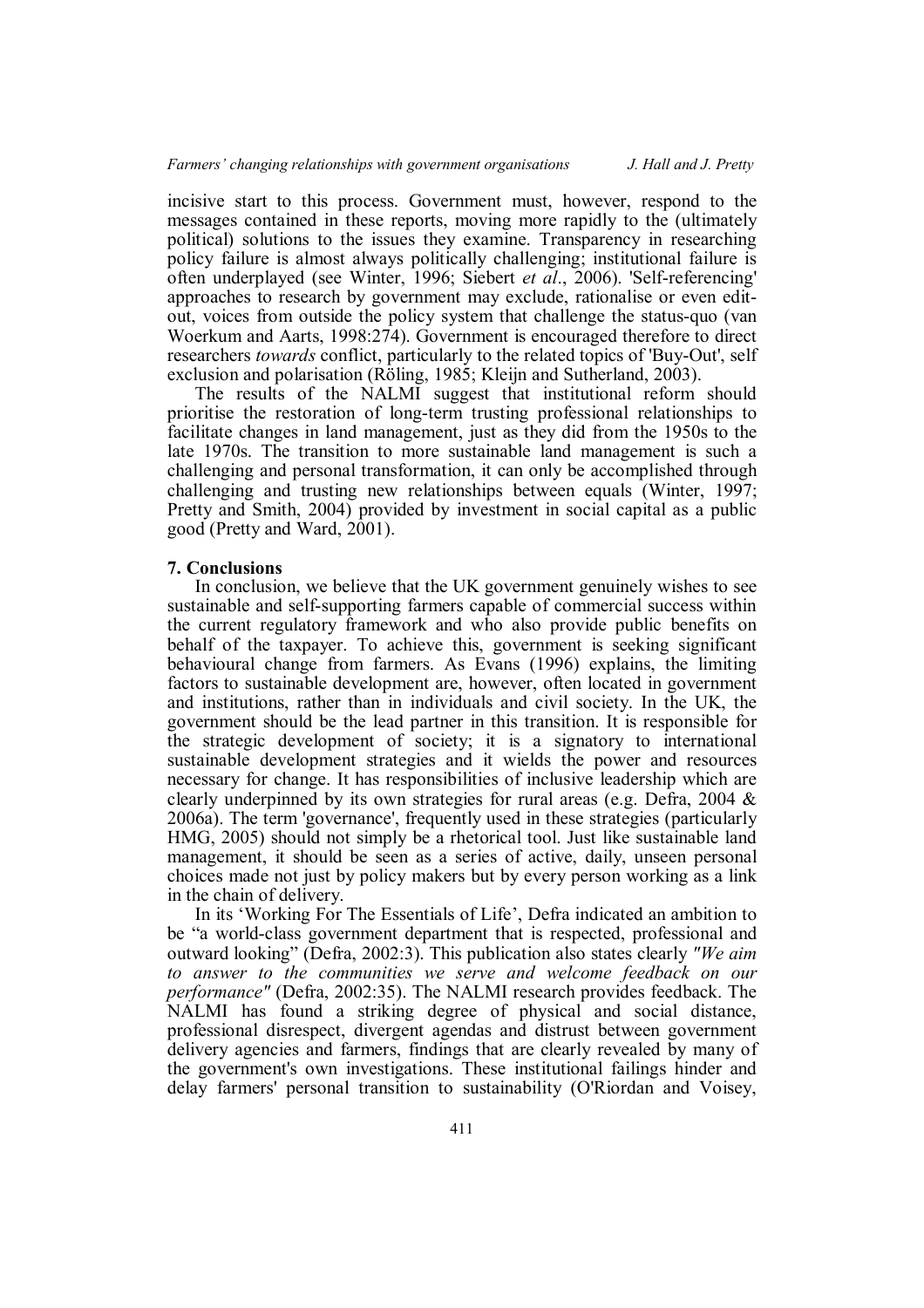1998; Stoll-Kleeman and O'Riordan, 2002) and thence to more sustainable land management.

Not all farmers are similarly affected, as social capital varies significantly between individuals. For those farmers with personal resources of linking social capital (particularly trusted contacts within government agencies), and the self-confidence to approach government organisations proactively, the relationship can be made to work (see Röling, 1985). These most-sustainable farmers successfully access the information and resources to make them even more sustainable (Bruckmeier and Teherani-Krönner, 1992; Sealy and Warren, 1994). But for those farmers with fewer social resources, who form a largely self-excluded underclass, the transition to more sustainable land management is hazardous and stressful. Succession rates on these leastsustainable farms in the NALMI are surprisingly high, certainly higher than the recent study by Uchiyama *et al.*, (2007). 78% of the least-sustainable NALMI farmers have successors covering 93% of their land (for more details see Hall, 2008). The individuals concerned will not leave farming before they have endured significant self-harm, a characteristic of farmers described by Lobley *et al.*, (2000). Government policy, as delivered today, does not help these excluded farmers in ways that meet their needs, and therefore government policy must change. Rebuilding linking social capital is an important part of the institutional reform required to ensure that farmers and government together build the collective capacity to succeed in the transition to more sustainable land management.

#### **References**

ADAS, 2007. Farmers' Intentions in the Context of CAP Reform in England – Analysis of ADAS Farmers' Voice 2007 Survey Final Report

BRTF (Better Regulations Task Force). 2000. Better Regulations Task Force: Environmental Regulations and Farmers. November 2000. ISBN 0 7115 0403 2

Bruckmeier K and Teherani-Krönner P. 1992. Farmers and Environmental Regulation. *Sociologia Ruralis* Vol XXXII pp 66-81

Burton, J F. 2004. Reconceptualising the 'behavioural approach' in agricultural studies: a socio-psychological perspective. *Journal of Rural Studies* 20 359-371 Burton R J F and Wilson G A. 2006. Injecting Social Psychology Theory into Conceptualisations of Agricultural Agency: Towards a Post-Productivist Farmer Self Identity? *Journal of Rural Studies* Vol 22 pp 95-115

Campbell C, Wood R and Kelly M. 1999. Social Capital and Health. Report produced for the Health Education Authority by the London School of Economics and the Health Education Authority. ISBN 0 7521 1659 2

Carter E S. 1978. The Effective Communication of Research Results into Agricultural Practice: the role of Agricultural Development and Advisory Services. *Agricultural Progress* Vol 53 pp 29-33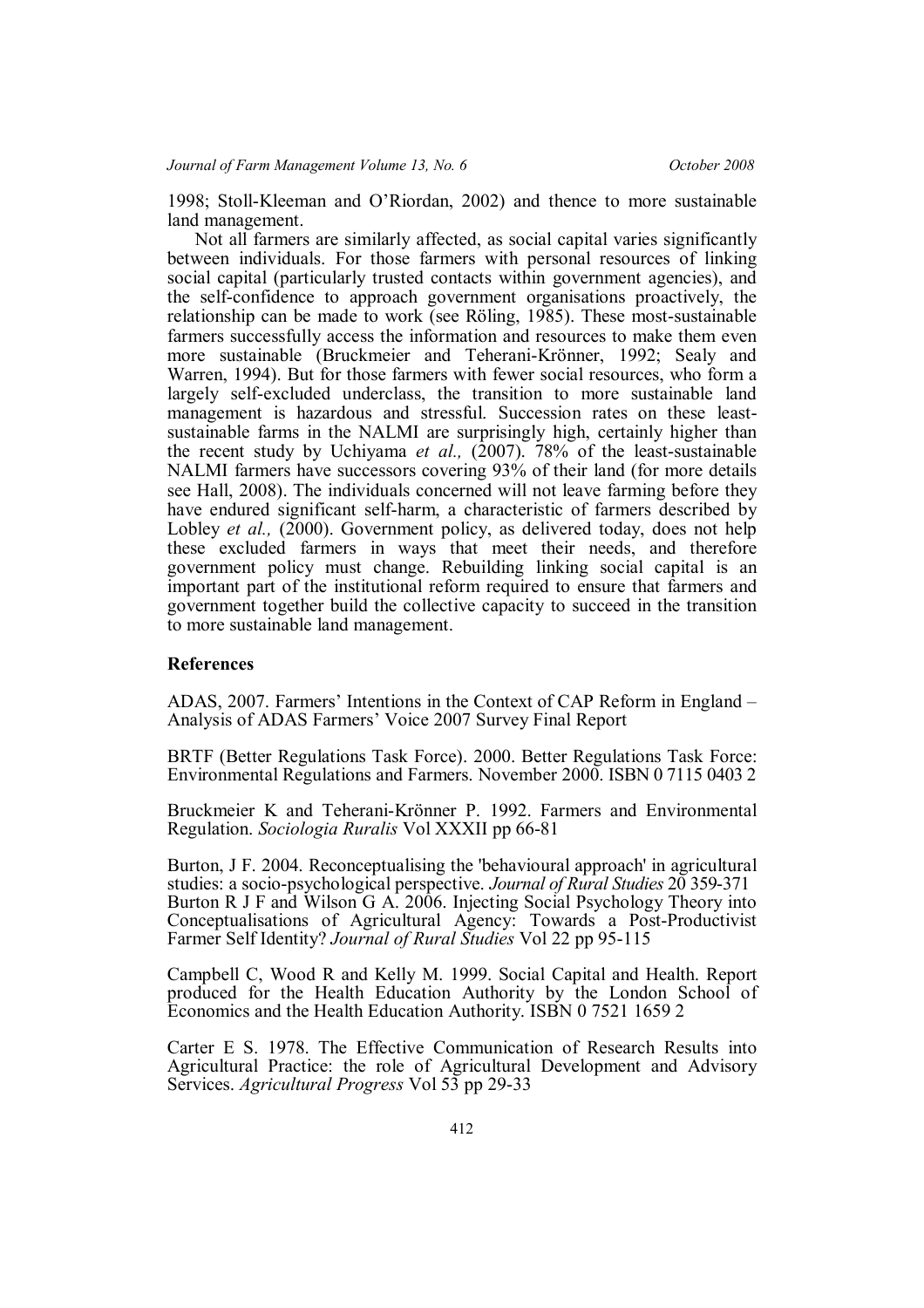Cast A D and Burke P J. 2002. A Theory of Self Esteem. *Social Forces* Vol 80 (3) pp 1041-1068

CA (Countryside Agency). 2002. Land Management Initiatives. Countryside Agency Report CAX 2. Available from www.naturalengland.org.uk

CA (Countryside Agency). 2006. Agricultural Landscapes: 33 Years of Change. Report carried out by Westmacott R and Worthington T for the Countryside Agency. July 2006. CA 220

Cuddeford V, Langer J, Lucyk C and MacRae R. 2004. Advanced Environmental Farm Planning in Canada: Thoughts on Concepts, Tools and Implementation. *World Wildlife Fund Report*. March 31st 2004.

Davies B B and Hodge I D. 2006. Farmers' Preferences for New Environmental Policy Instruments: Determining the Acceptability of Cross Compliance for Biodiversity Benefits. *Journal of Agricultural Economics* Vol 57 (3) pp 393-414

Defra, 2002. Working for the Essentials of Life. PB 6740 April 2002 www.defra.gov.uk

Defra, 2003. Our Strategy 2003 - 2006. Crown Copyright PB 7981.

Defra, 2004. Rural Strategy. 2004 PB 9728 www.defra.gov.uk

Defra, 2006a. Sustainable Farming and Food Strategy: Forward Look. July 2006. www.defra.gov.uk/farm/policy/sustain

Defra, 2006b. The Defra Simplification Plan: Maximising Outcomes, Minimising Burdens. November 2006. www.defra.gov.uk PB 12269

Dessein J and Nevens F. 2007. 'I'm Sad To Be Glad'. An Analysis of Farmers' Pride in Flanders. *Sociologia Ruralis* Vol 47 No 3 pp 273-292

De Ulzurrun L M D. 2002. Associational Membership and Social Capital in Comparative Perspective: A Note of the Problems of Measurement. *Politics and Society* Vol 30 No 3 pp 497-523

Dexter K. 1976. The Advisory and Education Role in UK Food Production. *Agricultural Progress* Vol 51 pp 1-7

Dobbs T L and Pretty J N. 2001. The United Kingdom's Experience with Agri-Environmental Stewardship Schemes: Lessons and Issues for the United States and Europe. *University of Essex Occasional Paper 2000-1*

Dobbs, T L and Pretty J N. 2004. Agri-Environmental Stewardship Schemes and 'Multifunctionality'. *Review of Agricultural Economics.* Vol 26, No 2 pp 220-237

Dwyer J, Mills J, Ingram J, Taylor J, Burton R, Blackstock K, Slee B, Brown K, Schwarz G, Mathews K and Dilley R. 2007. Understanding and influencing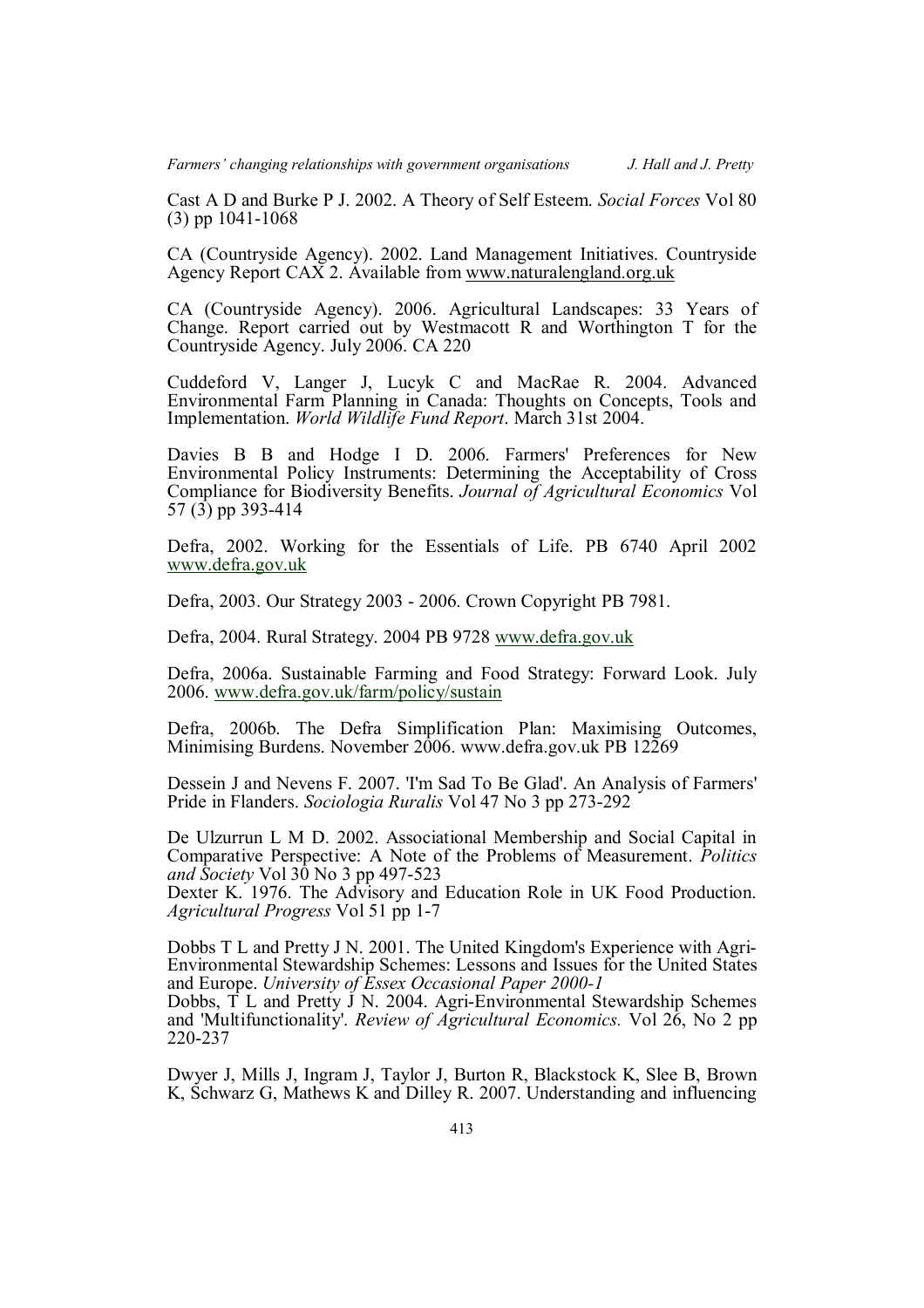positive behavioural change in farmers and land managers – a project for Defra. Final Report 30<sup>th</sup> November 2007.

Evans P. 1996. Government Action, Social Capital and Development: Reviewing the Evidence on Synergy. *World Development* Vol 24 No 6 pp 1119-1132

Falconer K. 2000. Farm-level constraints on agri-environmental scheme participation: a transactional perspective. *Journal of Rural Studies* 16, 379 - 394

FCN (Farm Crisis Network), 2007. Experiencing the Inspections: A Report by Farm Crisis Network on the impact of inspection on farmers' stress in Wales. www.fcn.org.uk

Fine B. 2007. Eleven Hypotheses on the Conceptual History of Social Capital. *Political Theory* Vol 35 No 1 pp 47-53

Franks J, Lowe P, Phillipson J and Scott C. 2003. The impact of foot and mouth disease on farm businesses in Cumbria. *Land Use Policy* Vol 20 pp 159 - 168

Gasson, R. 1973. Goals and Values of farmers. *Journal of Agricultural Economics*. Vol 24 No 3 pp 521 - 537

Glaser B G and Strauss A L. 1967. *The Discovery of Grounded Theory: Strategies for Qualitative Research.* Aldine, Chicago

Grootaert C and Van Bastelaer T. 2002. *Understanding and Measuring Social Capital: A Multidisciplinary Tool for Practitioners. Directions in Development*. The World Bank.

Hall J. 2008. *PhD Thesis.* The Role of Social Capital in Farmers' Transition to more Sustainable Land Management. University of Essex. (Publication due in November 2008)

HSE (Health and Safety Executive). 2005. Farmers, Farm Workers and Work-Related Stress. Research Report 362 Prepared by Policy Studies Institute for the Health and Safety Executive

Hewitt J P. 2003. *The Self and Its Social Setting*. Chapter 3. Self and Society: A Symbolic Interactionist Social Psychology. Ninth Edition. Pearson Education, Inc. New Jersey, USA

HMG (Her Majesty's Government), 2005. Securing the Future: The UK Government Sustainable Development Strategy. March 2005. CM 6467.

HMT (Her Majesty's Treasury). 2006. Implementing Hampton: From Enforcement to Compliance. Report produced jointly by HM Treasury, the Better Regulation Executive and the Cabinet Office. November 2006. PU085. ISBN -10: 1-84532-220-7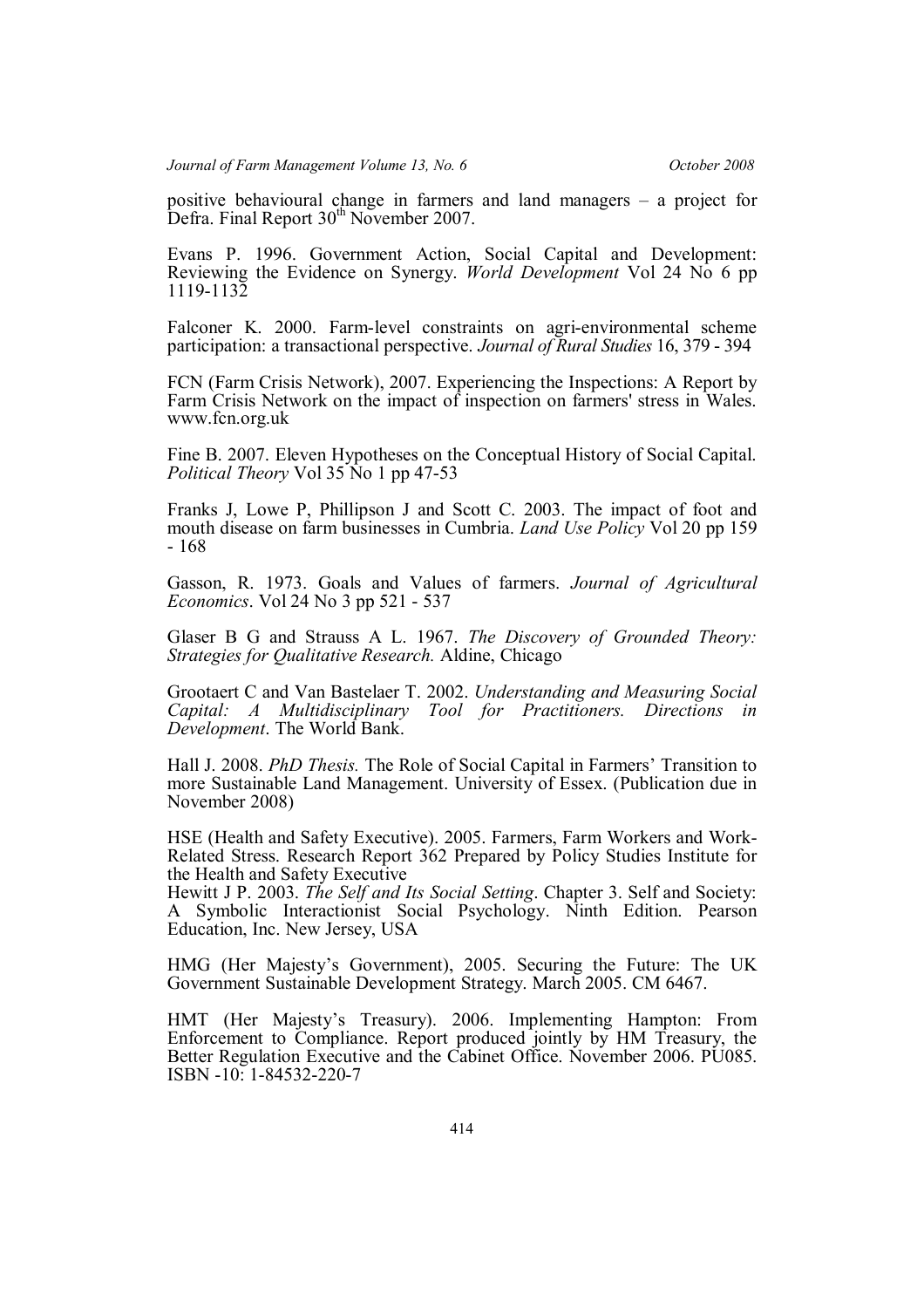Hunter 2007. Defra Review of the Rural Payments Agency. Report by David Hunter. www.defra.gov.uk

Ingram J and Morris C. 2007. The Knowledge Challenge within the transition towards Sustainable Soil Management: An analysis of Agricultural Advisors in England. *Land Use Policy* Vol 24 pp 100-117

Jones W E. 1965. The Future Role of the National Advisory Service. *Agricultural Progress* XL. pp 7-9

Keenan P. 1966. Courses in Advisory Methods. *Agricultural Progress*. Vol XLI pp 121 - 129

Kleijn D and Sutherland W J. 2003. How effective are European agrienvironment schemes in conserving and promoting biodiversity? *Journal of Applied Ecology* Vol 40 pp 947 - 969

Lobley M, Cowen H, Shepherd D, Whitehead I, Winter H and Winter M. 2000. CAP Reform As It Affects Land Management in the South West Forest. Report produced by University of Plymouth for the Countryside Agency. Final Report. Vol 1

Lobley M, Johnson G, Reed M, Winter M and Little J. 2004. Rural Stress Review. Research Report No: 7. University of Exeter. ISBN 1 870558 79 0

Lobley M, Potter C, Butler A, Whitehead I and Millard N. 2005. The Wider Social Impacts of Changes in the Structure of Agricultural Businesses. Research Report commissioned by Defra. University of Exeter Centre for Rural Research in association with Imperial College London, The University of Plymouth and Bruton Knowles. ISBN 1 870558 91

Lyon F. 2000. Trust, Networks and Norms: The Creation of Social Capital in Agricultural Economies in Ghana. *World Development* Vol 28 (4) pp. 663-681

Moller A C, Ryan R M and Deci E L. 2006. Self-Determination Theory and Public Policy: Improving the Quality of Consumer Decisions without using Coercion. *American Marketing Association* Vol 25 (1) pp 104-116

Morris C. 2006. Negotiating the boundary between state-led and farmer approaches to knowing nature: An analysis of UK agri-environment schemes. *Geoforum* Vol 37 pp 113-127

Morris J, Mills J and Crawford I. M. 2000. Promoting farmer uptake of agrienvironment schemes: the Countryside Stewardship Arable Options Scheme. *Land Use Policy*. Vol 17. pp 241 - 254

Morris C and Potter C. 1995. Recruiting the New Conservationists: Farmer's Adoption of Agri-environmental Schemes in the UK. *Journal of Rural Studies* 11 (1) pp 51 -  $\overline{63}$ .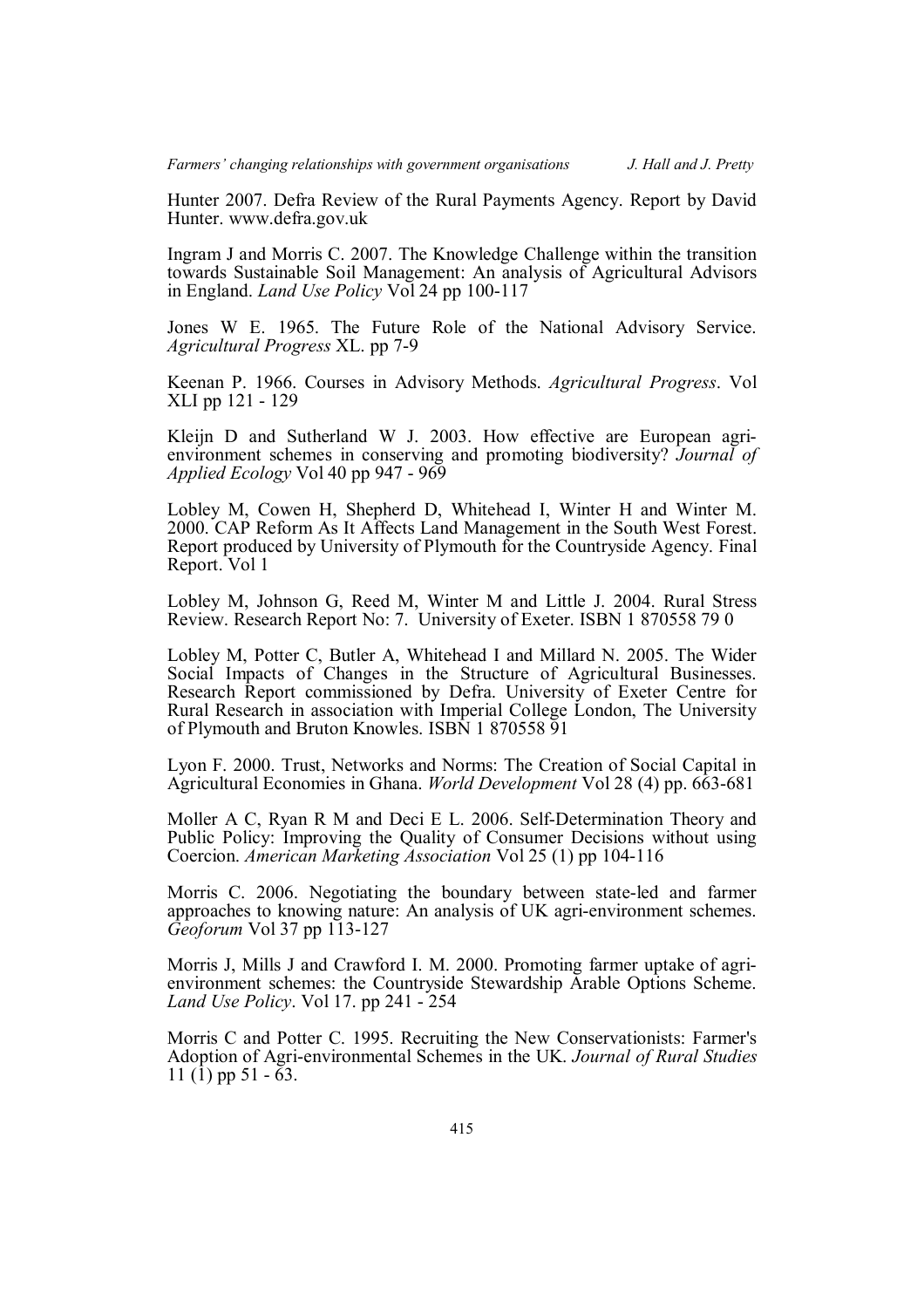NAO (National Audit Office). 2006. Department for Environment, Food and Rural Affairs and Rural Payments Agency: The Delays in Administering the 2005 Single Payment Scheme in England. HC 1631. Session 2005-2006 18th October 2006

Natural England, 2008. State of the Natural Environment. May 2008 www.naturalengland.org.uk

Neal S and Walters S. 2007. 'You can get away with loads because there's no one here': Discourses of regulation and non-regulation in English rural spaces. *Geoforum* Vol 38 pp 252-263

NESF (National Economic and Social Forum). 2003. The Policy Implications of Social Capital. The National Economic and Social Forum Report No 28. May 2003.

Newby H. 1987. *Country Life: A Social History of Rural England*. Weidenfeld and Nicolson Ltd.

O'Riordan T and Voisey H. 1998. Continuing the Transition. Chapter 16 pp 276-281 In *The Transition to Sustainability: The Politics of Agenda 21 in Europe.* Edited by T O'Riordan and H Voisey. Earthscan Publications Ltd, London

ORC International. 2003. Rural Development Service: Customer Satisfaction Survey 2003. Final Report. Prepared by

ORC International; Submitted to COI Communications. September 2003.

Ostrom E. 1990. *Governing the Commons: The Evolution of Institutions for Collective Action.* Cambridge University Press, Cambridge, UK

Pretty J. 2005. Social Capital and the Collective Management of Resources. pp 173 - 178 in *The Earthscan Reader in Sustainable Agriculture.* Edited by J Pretty. Earthscan, London

Pretty J, Brett C, Gee D, Hine R, Mason C, Morison J, Rayment M, Van der Bijl G and Dobbs T. 2001. Policy Challenges and Priorities for Internalizing the Externalities of Modern Agriculture. *Journal of Environmental Planning and Management* Vol 44 (2) pp 263-283

Pretty J, Morison J and Hine R. 2005. Reducing Food Poverty by Increasing Agricultural Sustainability in Developing Countries. pp 375 - 398. *The Earthscan Reader in Sustainable Agriculture*. Edited by J Pretty. Earthscan, London

Pretty J and Smith D. 2004. Social Capital in Biodiversity Conservation and Management. *Conservation Biology*. Vol 18 (3) pp 631-638

Pretty J and Ward H. 2001. Social Capital and the Environment. *World Development* Vol 29 (2) pp 209-227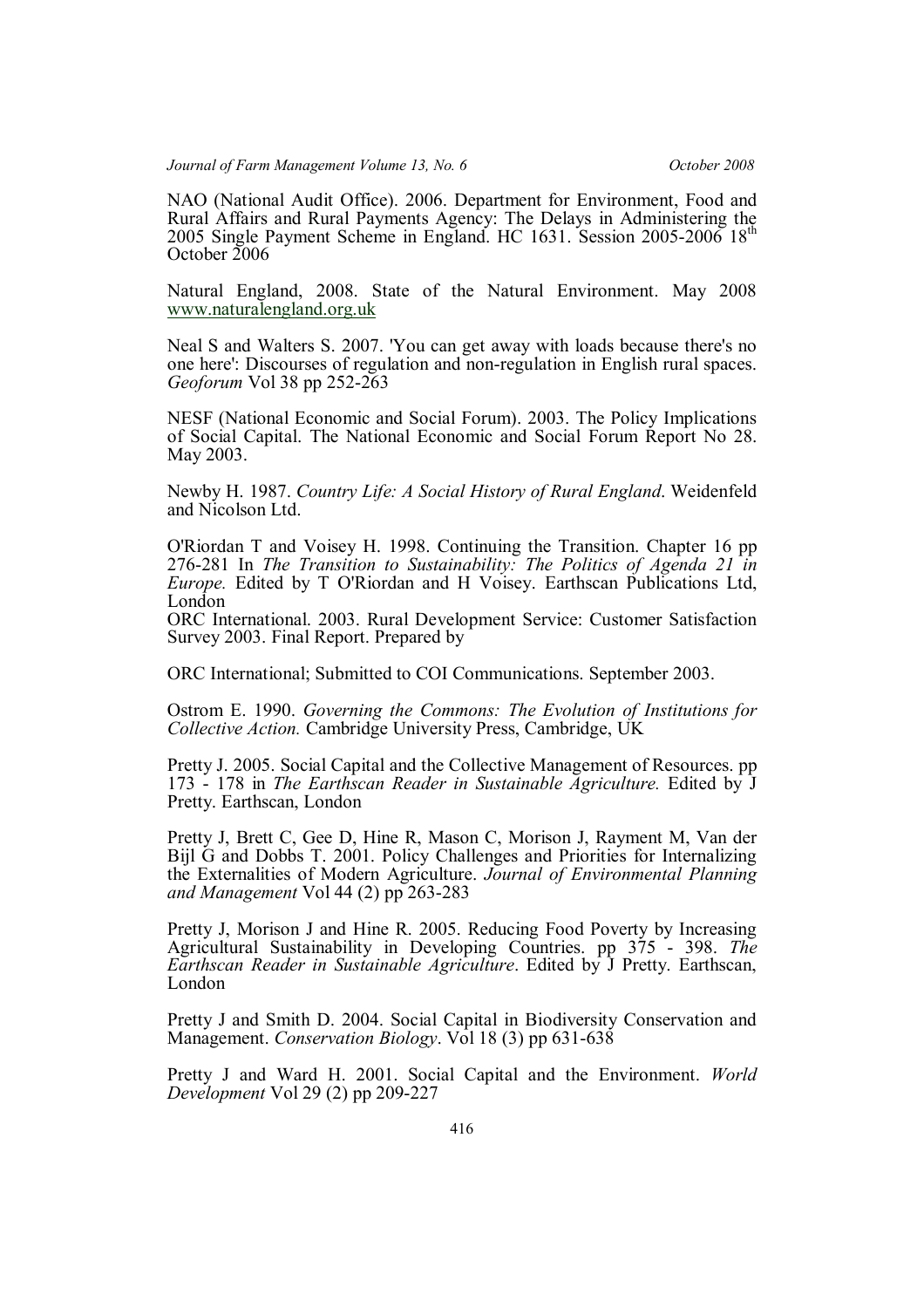Renting H and Van Der Ploeg J D. 2001. Reconnecting Nature, Farming and Society: Environmental Cooperatives in the Netherlands as Institutional Arrangements for Creating Coherence. *Journal of Environmental Policy and Planning* Vol 3 pp 85-101

Röling N. 1985. Extension Science: Increasingly Preoccupied with Knowledge Systems. *Sociologia Ruralis* Vol 25 (3/4) pp 269 - 298

Rothstein B. 2000. Trust, Social Dilemmas and Collective Memories. *Journal of Theoretical Politics* Vol 12 (4) pp 477-501

Sealy M and Warren M F. 1994. Financial Management Practices on Farms. *Farm Management* Vol 8 (9) pp 413-422

Seymour S, Cox G and Lowe P. 1992. Nitrates in Water: The Politics of the 'Polluter Pays Principle'. *Sociologica Ruralis.* Vol XXXII (1) pp 82-103

Sheail J. 1995. Nature Protection, Ecologists and the Farming Context: a U.K. Historical Context. *Journal of Rural Studies* Vol 11. (1) 79 - 88.

Siebert R, Toogood M and Knierim A. 2006. Factors Affecting European Farmers' Participation in Biodiversity Policies. *Sociologia Ruralis*. Vol 46 (4) pp 318 - 340

Silverman D. 2005. *Doing Qualitative Research*. Second Edition. Sage Publications Ltd, London

Stevenson R. 1969. Training in Communication. *Agricultural Progress* Vol XLIV pp 166-169

Stobbelaar D J, Groot JCJ, Bishop C, Hall J and Pretty J. 2008. Internalisation of agri-environmental policies and the role of institutions. Journal of Environmental Management – in press

Stoll-Kleeman S and O'Riordan T. 2002. Enhancing Biodiversity and Humanity. Chapter 13. In *Biodiversity, Sustainability and Human Communities: Protecting beyond the Protected.* Edited by T O'Riordan and S Stoll-Kleeman, Cambridge University Press, Cambridge. UK

Svendsen G L H. 2006. Studying Social Capital *in situ*: A Qualitative Approach. *Theory and Society* Vol 35 (1) pp 39-70

Uchiyama T, Lobley M, Errington A and Yanagimura S. 2007. Sustaining the family farm: Dimensions of intergenerational farm business transfers in Canada, England, USA and Japan. CRPR Working Paper 5.

Van Woerkum C and Aarts N. 1998. Communication between farmers and government over nature: a new approach to policy development. In *Facilitating Sustainable Agriculture*. Edited by N G Röling and W A E Wagemakers. Cambridge University Press, Cambridge. UK